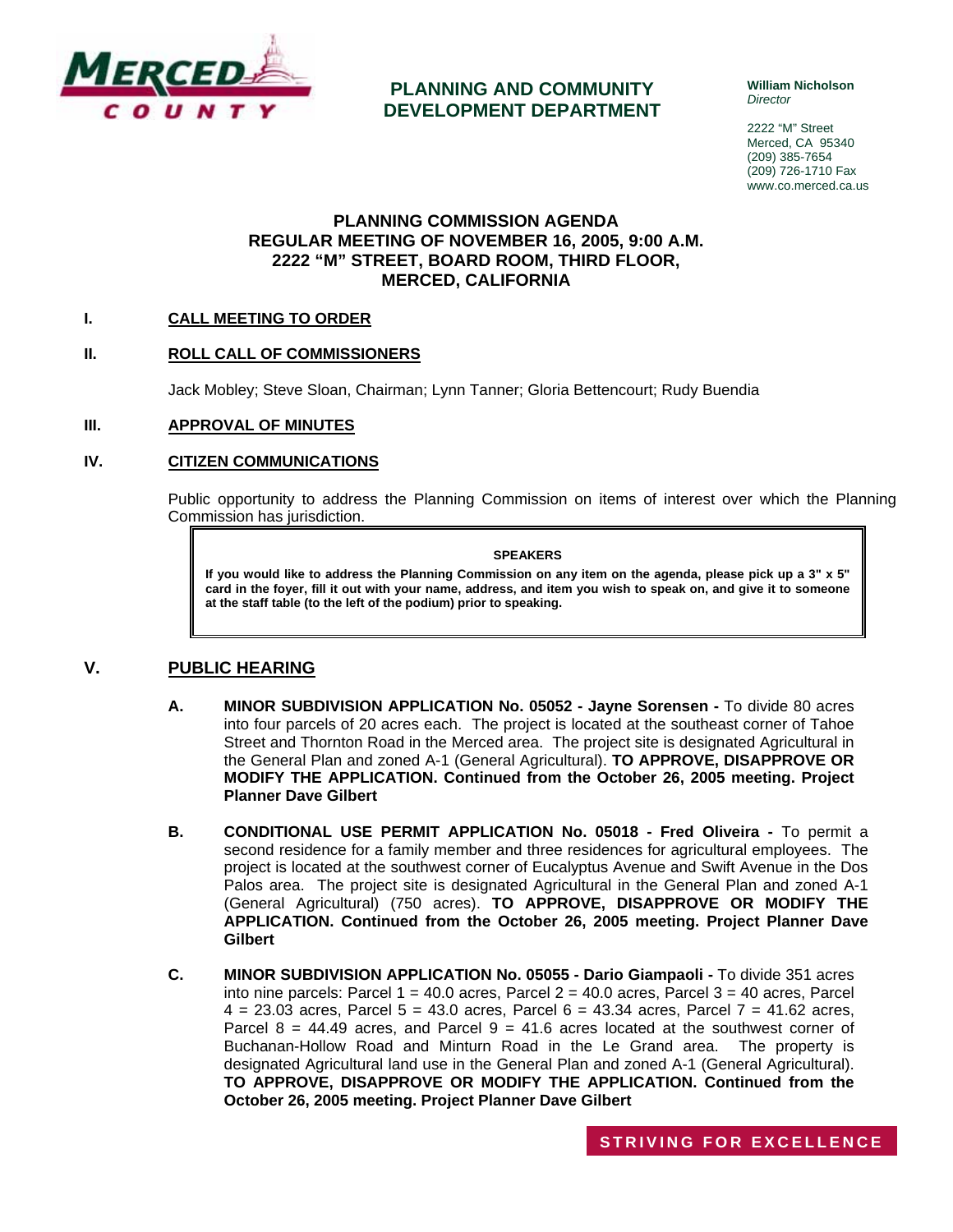### **Planning Commission Meeting of November 16, 2005 Page 2**

- **D. CONDITIONAL USE PERMIT No. 05011 AND MINOR SUBDIVISION APPLICATION No. 05024 - "Bettencourt Flying Service" John Brigham -** To divide a 40 acre parcel into two parcels of 20 acres each in order to relocate an agricultural flying service and to establish a private airstrip. The property is located on the east side of Bert Crane Road and 2 miles south of Highway 140 on land designated as Agricultural in the General Plan and Zoned A-1 (General Agricultural). **TO ADOPT A NEGATIVE DECLARATION AND APPROVE, DISAPPROVE OR MODIFY THE APPLICATION. Project Planner Jeff Wilson**
- **E. ADMINISTRATIVE PERMIT APPLICATION No. 05109 Antonia Castellanos** To permit a new owner/operator for an existing taco truck operation located on the southeast corner of Santa Fe Drive and Walnut Avenue on land designated as Winton Specific Urban Development Plan - Commercial Transition in the General Plan and zoned C-2 (General Commercial). **TO APPROVE, DISAPPROVE OR MODIFY THE APPLICATION. Project Planner Jeff Wilson**
- **F. CONDITIONAL USE PERMIT APPLICATION No. 05022 Pacific Holt Corporation** To establish an agricultural well drilling and repair business (Mid State Pump Company). The applicant is proposing construction of a 4,000 square foot office building and a 22,100 square foot storage building located at the southeast corner of Vassar Avenue and State Highway 59 in the Merced area. The property is designated Agricultural in the General Plan and Zoned A-1 (General Agricultural). (18 acres). **TO APPROVE, DISAPPROVE OR MODIFY THE APPLICATION. Project Planner James Holland**
- **G. CONDITIONAL USE PERMIT APPLICATION No. 05020 Luis Oliveira –** To allow the sale of liquor from an outside bar located at the rear of the existing Stevinson Bar and Grill building and relocate required on-site parking to an adjacent parcel under the same ownership. The properties are located on the northeast corner of Third and Railroad Avenues and designated Stevinson Specific Urban Development Plan Commercial in the General Plan and zoned C-2 (General Commercial) (0.55 Acres). **TO APPROVE, DISAPPROVE OR MODIFY THE APPLICATION. Project Planner James Holland**
- **H. MAJOR SUBDIVISION APPLICATION No. 05012 The Parkway (Phase III) Parkway South, LLC** - To divide 146 acres into 442 residential lots on property located east of State Highway 33, north of the Delta Mendota Canal on land designated as Low Density Residential in the Santa Nella Community Specific Plan and zoned R-1-5000 (Single Family Residential 5000sf minimum.) **TO APPROVE, DISAPPROVE OR MODIFY THE APPLICATION. Project Planner Robert King**
- **I. ZONE VARIANCE No. 04011 AND MINOR SUBDIVISION APPLICATION No. 04061 - "Bob Warnke Golf Range" Eileen Warnke** - To vary from the 20 acre minimum parcel size and divide a 13 acre parcel into two parcels: Parcel  $1 = 10$  acres; Parcel  $2 = 3$  acres. The property is located on the east side of State Highway 165 approximately 700 feet north of Bradbury Road in the Turlock area designated as Agricultural in the General Plan and zoned A-1 (General Agricultural). **TO APPROVE, DISAPPROVE OR MODIFY THE APPLICATION. Project Planner Robert King**
- **J. MINOR SUBDIVISION APPLICATION No. 04067 John Andrews** To divide 40 acres into two 20 acre parcels located approximately 1000 feet south of Elva Road and approximately 1000 feet west of Indiana Road in the Dos Palos area on land designated as Agriculture in the General Plan and zoned A-1 (General Agricultural.) **TO APPROVE, DISAPPROVE OR MODIFY THE APPLICATION. Project Planner Robert King**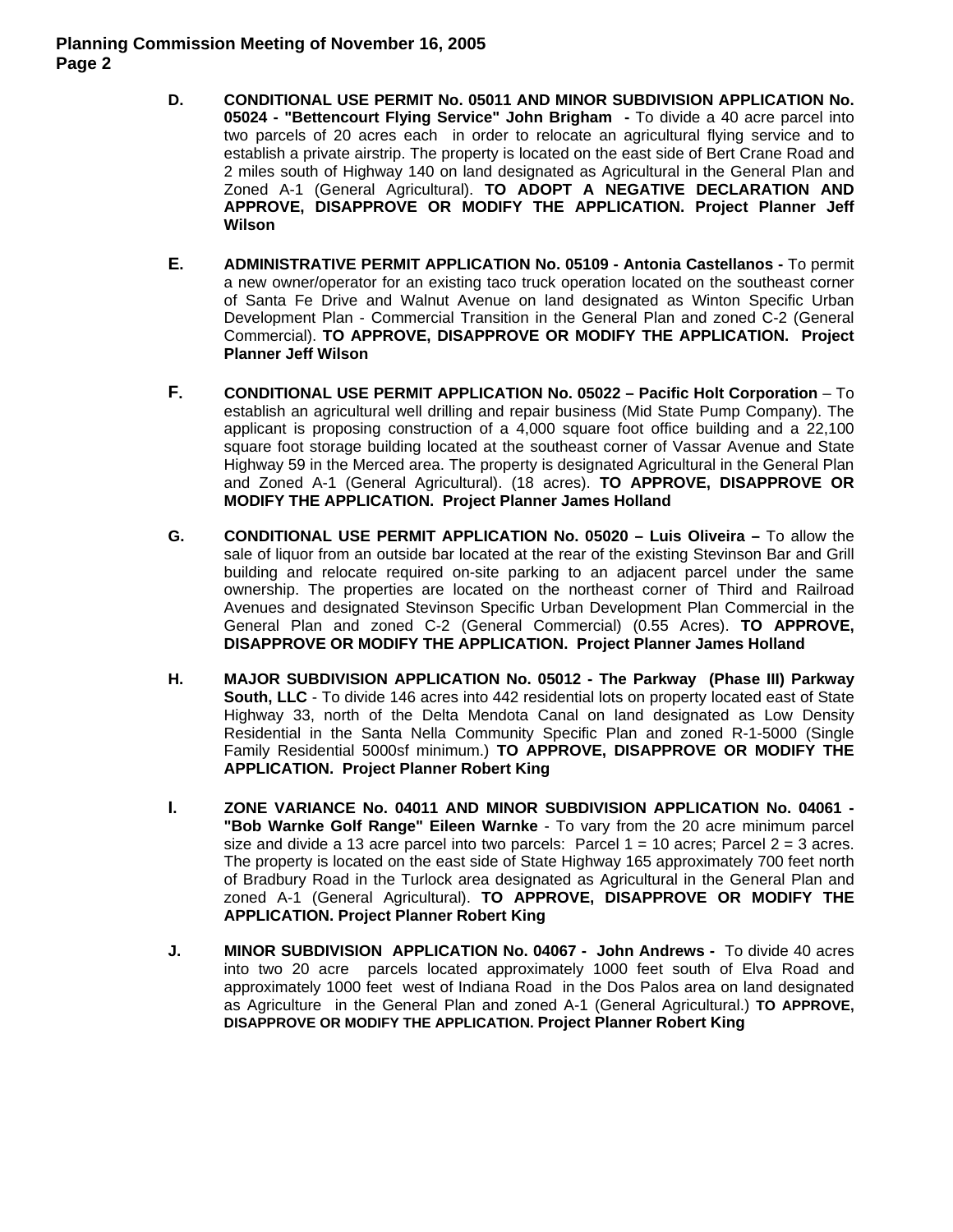

# **PLANNING AND COMMUNITY DEVELOPMENT DEPARTMENT**

**William Nicholson**  *Director* 

2222 "M" Street Merced, CA 95340 (209) 385-7654 (209) 726-1710 Fax www.co.merced.ca.us

- **K. MINOR SUBDIVISION APPLICATION No. 04066 John Andrews** To divide 75 acres into two 20 acre parcels and one 35 acre parcel located northeast of Eucalyptus Road and Indiana Avenue in the Dos Palos area designated as Agriculture in the General Plan and zoned A-1 (General Agricultural.) **TO APPROVE, DISAPPROVE OR MODIFY THE APPLICATION. Project Planner Robert King**
- **L. MINOR SUBDIVISION APPLICATION No. 05061 Jack and Leslie Chapman** To divide two parcels into 4 parcels of 20 acres each. The project site is located on the north side of Le Grand Road and 1,350 feet west of Plainsburg Road in the Merced area. The project site is designated Agriculture in the General Plan, and zoned A-1 (General Agricultural). **TO APPROVE, DISAPPROVE OR MODIFY THE APPLICATION. Project Planner Gene Barrera**
- **VI. CORRESPONDENCE**
- **VII. GENERAL BUSINESS**
- **VIII. DIRECTOR'S REPORT**
- **IX. ADJOURNMENT**

#### **APPEALS**

Any person may appeal any action of the Planning Director or Planning Commission within five (5) calendar days after the day the action is made. [Within ten (10) calendar days of action on subdivisions]. The deadline for appeals of Planning Commission actions, excluding subdivisions, is 5:00 p.m. on the Monday following the Planning Commission meeting. Please note that appeals may not be submitted on days that the County is officially closed.

Appeals of Planning Director's actions may be filed with the Planning Department and appeals of Planning Commission actions may be filed with the Clerk of the Board of Supervisors. Appeals must state appellant's name, action appealed and reasons for appeal. A filing fee set by Resolution of the Board of Supervisors must be submitted with the written appeal.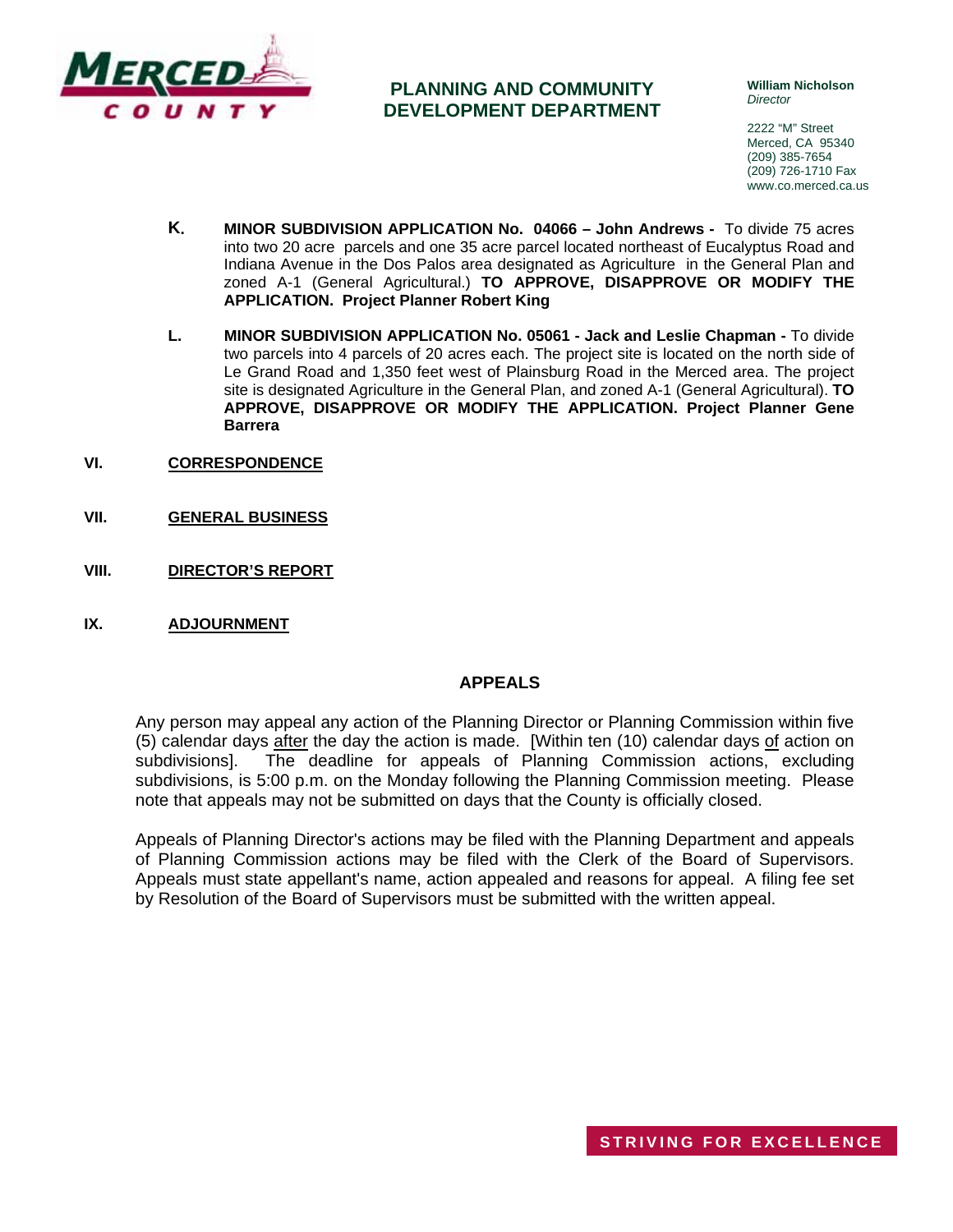# **MERCED COUNTY PLANNING COMMISSION MINUTES FOR MEETING OF NOVEMBER 16, 2005**

A recording on tape and original minutes (for reference purposes only) of the Merced County Planning Commission meeting of November 16, 2005, are available in the Merced County Planning and Community Development Department, 2222 "M" Street, Second Floor, Merced, California.

# **I. CALL MEETING TO ORDER**

The regularly scheduled meeting of the Merced County Planning Commission was called to order at 9:09 a.m., on November 16, 2005, in the Board Chambers located at 2222 "M" Street, Third Floor, Merced, California.

# **II. ROLL CALL OF COMMISSIONERS**

| <b>Commissioners Present:</b> | <b>Commissioner Jack Mobley</b><br>Commissioner Steve Sloan - Chairman<br><b>Commissioner Lynn Tanner</b><br><b>Commissioner Gloria Bettencourt</b><br><b>Commissioner Rudy Buendia</b>                                  |
|-------------------------------|--------------------------------------------------------------------------------------------------------------------------------------------------------------------------------------------------------------------------|
| <b>Staff Present:</b>         | William Nicholson, Planning and Community Development<br>Director<br>Kim Lewallen, Recording Secretary<br>James Holland, Planner III<br>Dave Gilbert, Planner III<br>Robert King, Planner III<br>Jeff Wilson, Planner II |
| Legal Staff:                  | Ruben Castillo, County Counsel                                                                                                                                                                                           |

Commissioners Absent: None

# **III. APPROVAL OF MINUTES**

**M/S MOBLEY - BUENDIA, AND CARRIED BY A VOTE OF 5 - 0, THE PLANNING COMMISSION APPROVED THE MINUTES OF OCTOBER 26, 2005.**

# **IV. CITIZEN COMMUNICATIONS**

None

# **V. PUBLIC HEARINGS**

**A. MINOR SUBDIVISION APPLICATION No. 05052 - Jayne Sorensen -** To divide 80 acres into four parcels of 20 acres each. The project is located at the southeast corner of Tahoe Street and Thornton Road in the Merced area. The project site is designated Agricultural in the General Plan and zoned A-1 (General Agricultural). **TO APPROVE, DISAPPROVE OR MODIFY THE APPLICATION. Continued from the October 26, 2005 meeting. Project Planner Dave Gilbert** 

Planner Dave Gilbert presented the Staff Report and Recommendation dated November 16, 2005.

The public hearing opened at 9:15 a.m.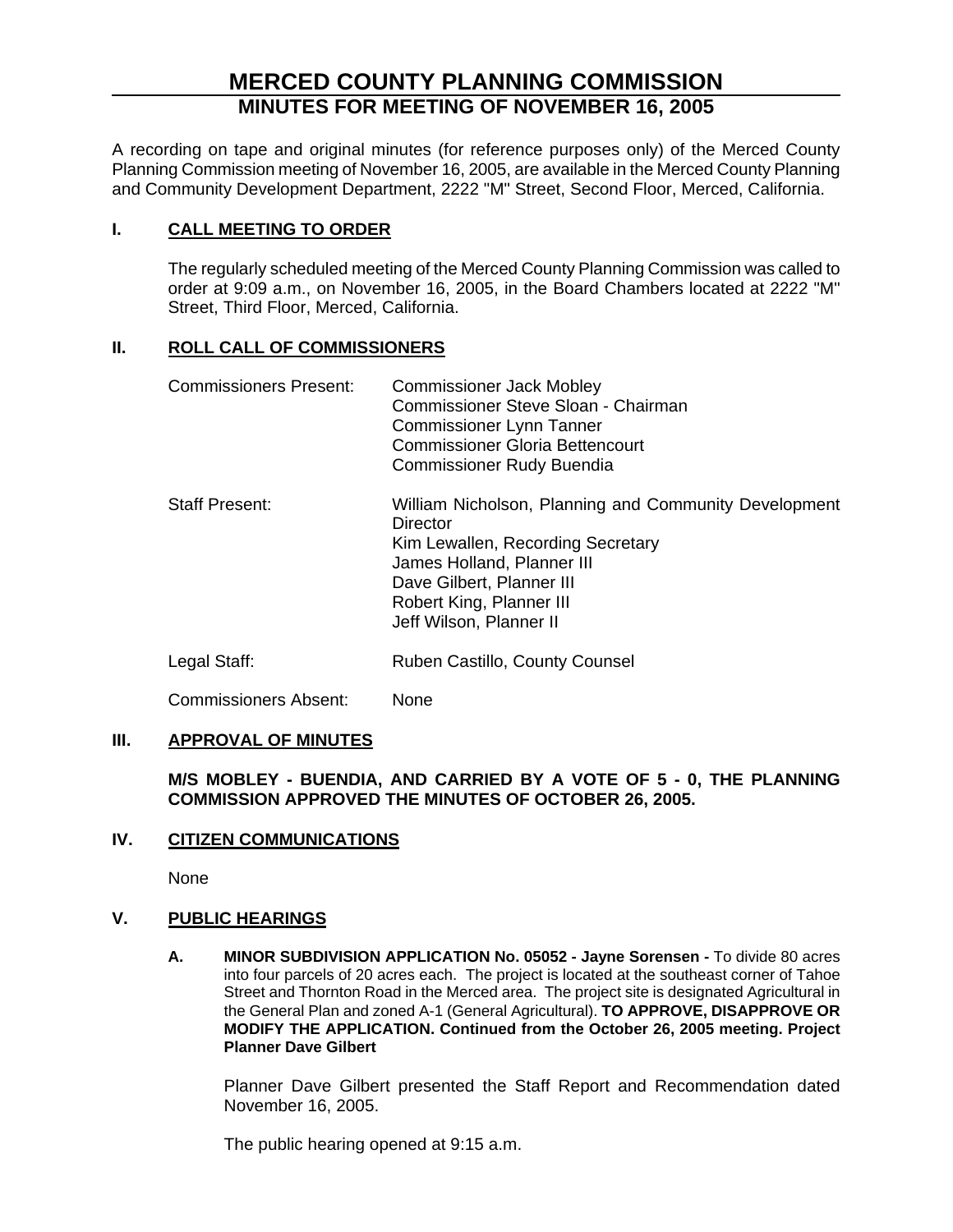# **Minutes – November 16, 2005**

**Page 2** 

Duane Andrews, Golden Valley Engineering, stated that this property was four legal lots at one time, but a lender asked that the property owner combine the lots. He states that this project meets all the requirements and he asked for approval of this application.

The public hearing closed at 9:17 a.m.

### **MOTION: M/S TANNER - MOBLEY, AND CARRIED BY A VOTE OF 5 - 0, THE PLANNING COMMISSION EXEMPTS MINOR SUBDIVISION APPLICATION No. 05052, FROM CEQA.**

**MOTION: M/S TANNER - MOBLEY, AND CARRIED BY A VOTE OF 5 - 0, THE PLANNING COMMISSION CONCURS WITH THE STAFF REPORT AND RECOMMENDATION DATED NOVEMBER 16, 2005, AND MAKES THE 14 FINDINGS SET FORTH IN THE STAFF REPORT AND, BASED ON THOSE 14 FINDINGS, APPROVES MINOR SUBDIVISION APPLICATION No. 05052 SUBJECT TO THE 4 CONDITIONS SET FORTH IN THE STAFF REPORT WITH THE ADDITION OF CONDITION #5 TO READ AS FOLLOWS:** 

### **Conditions:**

- 1. A parcel map, including all parcels involved, shall be recorded within two (2) years of the Planning Commission approval date as required by the Subdivision Map Act and Merced County Subdivision Code.
- 2. A Right-to-Farm Certificate shall be placed on the parcel map notifying the potential buyers of the resulting parcels that the subject property is in the vicinity of active farming operations and residents may be subject to inconveniences or discomforts resulting from the pursuit of agricultural operation.
- 3. A Right-to-Aviate notice shall be recorded along with the parcel map.
- 4. The property owner shall dedicate to the County of Merced, annotated on the parcel map, an additional 10-foot width of right-of-way along the entire frontage of the project on Thornton Road with a 50-foot radius fillet (curve) at the southeast corner of Tahoe Street and Thornton Road intersection.
- 5. An irrigation easement shall be identified on the Parcel Map showing the location of irrigation lines from agricultural wells to each parcel. Unless evidence can be provided that each parcel has an individual agricultural well.
- **B. CONDITIONAL USE PERMIT APPLICATION No. 05018 Fred Oliveira To permit a** second residence for a family member and three residences for agricultural employees. The project is located at the southwest corner of Eucalyptus Avenue and Swift Avenue in the Dos Palos area. The project site is designated Agricultural in the General Plan and zoned A-1 (General Agricultural) (750 acres). **TO APPROVE, DISAPPROVE OR MODIFY THE APPLICATION. Continued from the October 26, 2005 meeting. Project Planner Dave Gilbert**

Planner Dave Gilbert presented the Staff Report and Recommendation dated November 16, 2005.

The public hearing opened at 9:21 a.m.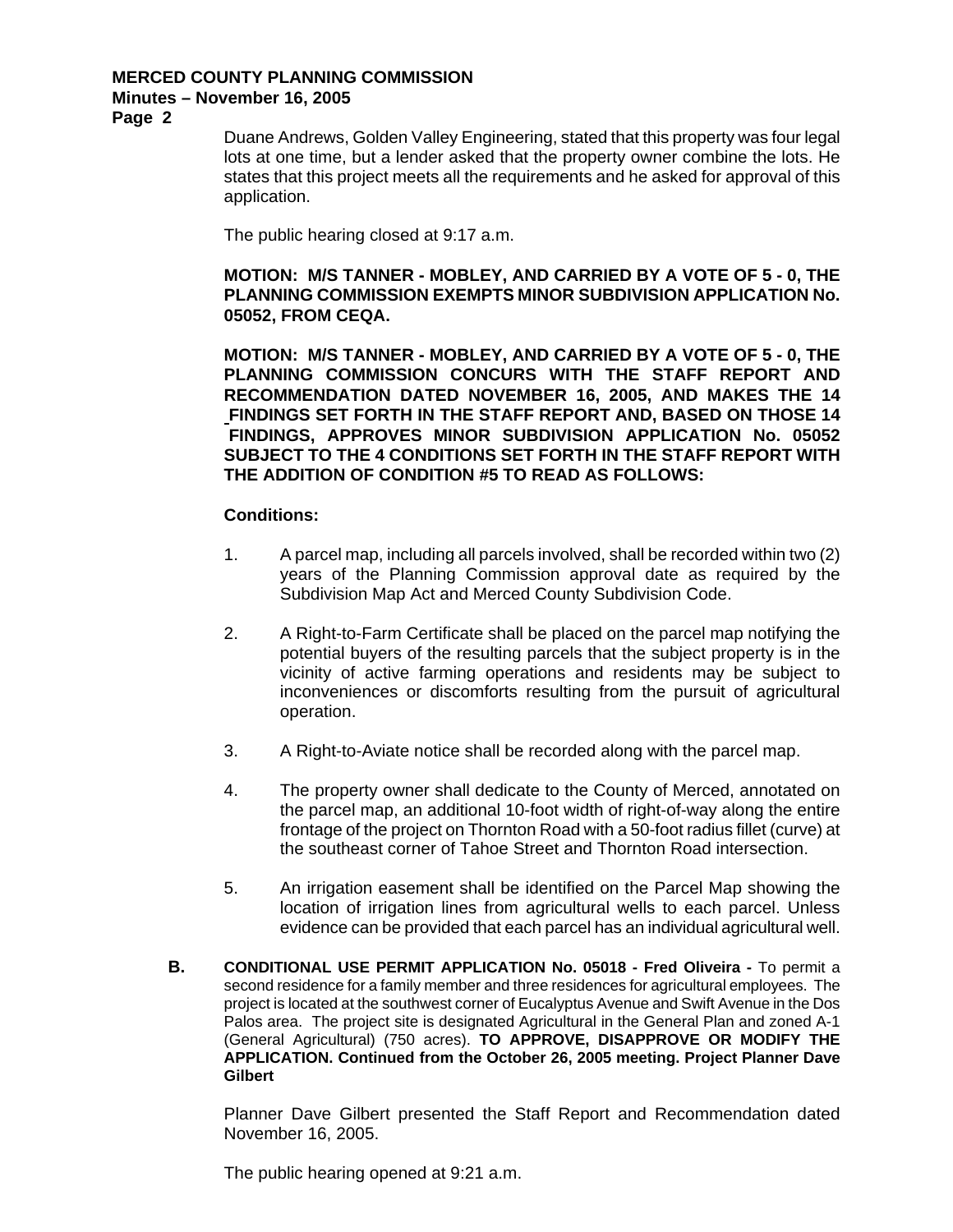# **Minutes – November 16, 2005**

**Page 3** 

Mike Smith from CCPS and representing the applicant stated that the existing ag employees are only going to be relocated. He asked for approval of this application.

The public hearing closed at 9:22 a.m.

# **MOTION: M/S TANNER - BUENDIA, AND CARRIED BY A VOTE OF 5 - 0, THE PLANNING COMMISSION EXEMPTS CONDITIONAL USE PERMIT APPLICATION No. 05018 FROM CEQA.**

**MOTION: M/S TANNER - BUENDIA, AND CARRIED BY A VOTE OF 5 - 0, THE PLANNING COMMISSION CONCURS WITH THE STAFF REPORT AND RECOMMENDATION DATED NOVEMBER 16, 2005, AND MAKES THE 7 FINDINGS SET FORTH IN THE STAFF REPORT AND, BASED ON THOSE 7 FINDINGS, APPROVES CONDITIONAL USE PERMIT APPLICATION No. 05018 SUBJECT TO THE 8 CONDITIONS SET FORTH IN THE STAFF REPORT AS FOLLOWS:** 

- 1. Conditional Use Permit Application No. 05018 shall allow the addition of four residences for employees and a son to be placed on the property, for a total of five residences.
- 2. This project shall comply with the applicable Standard Conditions in Planning Commission Resolution No. 97-1.
- 3. The applicant shall obtain approval from the Merced County Health Department for any additional water wells and septic systems. A plan shall be submitted showing the location of the wells and septic systems and which residences are attached to the wells and septic systems.
- 4. A Right-to-Farm Certificate shall be recorded prior to the issuance of the building permit to notify subsequent occupants of the inconveniences of farming operations.
- 5. The additional permanent residences shall be subject to a yearly occupancy monitoring permit with the regulations administered by the Planning Department.
- 6. The property owner shall sign an affidavit provided by the Planning Department attesting to the qualifications of the occupants which shall be recorded prior to the issuance of the building permit.
- 7. The property owner shall dedicate to the County of Merced a 40 foot width of right-of-way along the entire frontage of Eucalyptus Road measured from the centerline of the existing 60 foot width, non-accepted right-of-way; a 30 foot width of right-of-way along the entire frontage of Swift Avenue measured from the centerline of the existing 60 foot wide, non-accepted right-of-way; and a 50 foot radius fillet (curve) at the southwest corner of Eucalyptus Road and Swift Avenue. The legal descriptions and exhibits needed for the grant deeds shall be prepared by a licensed land surveyor or by a civil engineer authorized to perform land surveying. Fully executed grant deeds with accompanying legal descriptions and exhibit drawings shall be submitted for review and approval prior to the issuance of the Certificate of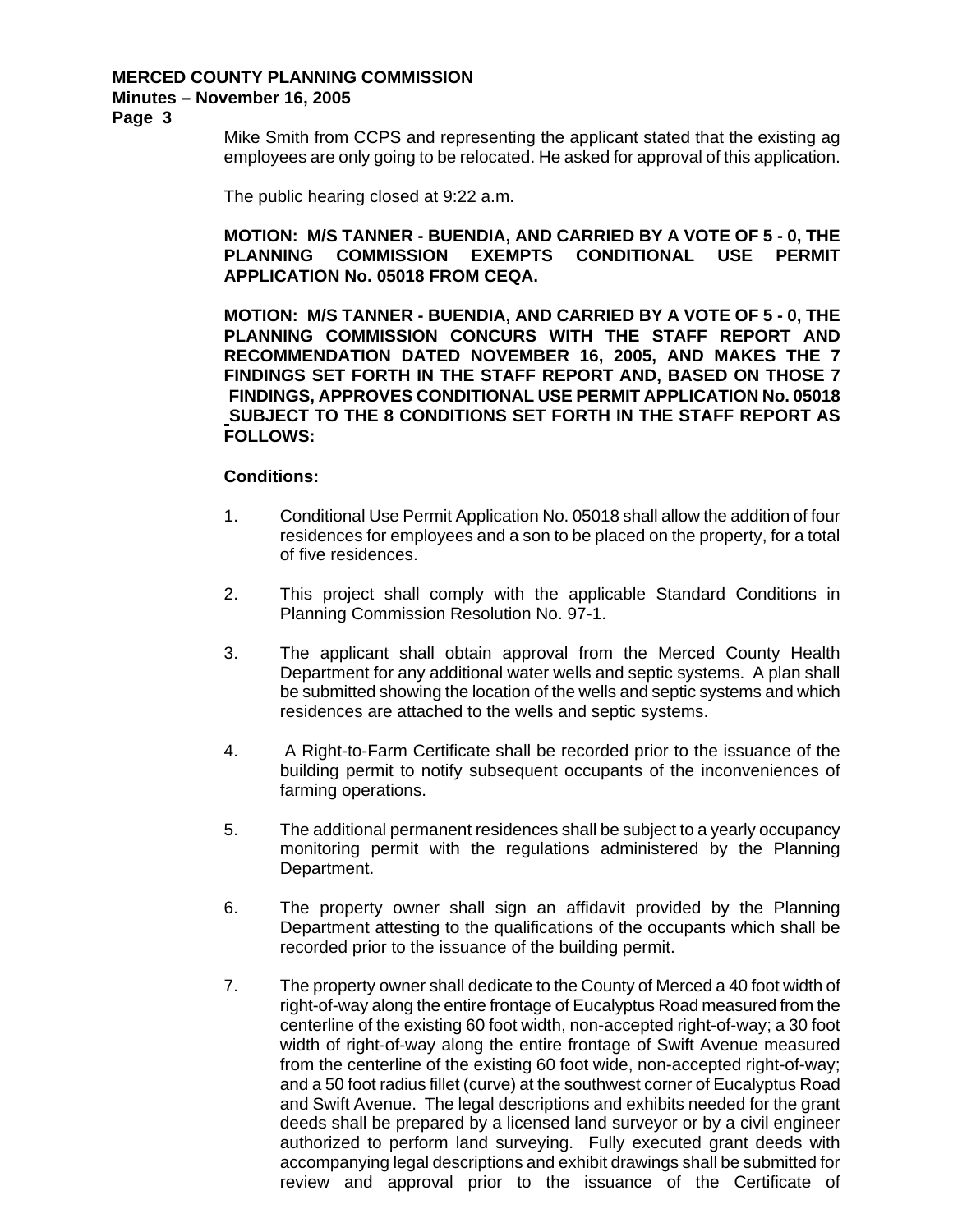**Page 4** 

Occupancy/Final by the Department of Public Works/Building & Safety Divisions (Building Permit Office) for any new buildings. Closure calculations shall be submitted for metes and bounds type legal descriptions.

- 8. All storm water runoff from the site shall be directed away from County's roadways.
- **C. MINOR SUBDIVISION APPLICATION No. 05055 Dario Giampaoli** To divide 351 acres into nine parcels: Parcel  $1 = 40.0$  acres, Parcel  $2 = 40.0$  acres, Parcel  $3 = 40$  acres, Parcel 4  $= 23.03$  acres, Parcel  $5 = 43.0$  acres, Parcel  $6 = 43.34$  acres, Parcel  $7 = 41.62$  acres, Parcel  $8 = 44.49$  acres, and Parcel  $9 = 41.6$  acres located at the southwest corner of Buchanan-Hollow Road and Minturn Road in the Le Grand area. The property is designated Agricultural land use in the General Plan and zoned A-1 (General Agricultural). **TO APPROVE, DISAPPROVE OR MODIFY THE APPLICATION. Continued from the October 26, 2005 meeting. Project Planner Dave Gilbert**

Planner Dave Gilbert presented the Staff Report and Recommendation dated November 16, 2005.

The public hearing opened at 9:28 a.m.

Duane Andrews, Golden Valley Engineering, stated that the purpose for this application is for family planning. He doesn't understand why a right to farm certificate is needed since this application is only family farming. He asked for approval of this application.

Chairman Steve Sloan indicated that the right to farm is needed on the conditions for the staff report.

The public hearing closed at 9:30 a.m.

**MOTION: M/S TANNER - BUENDIA, AND CARRIED BY A VOTE OF 5 - 0, THE PLANNING COMMISSION EXEMPTS MINOR SUBDIVISION APPLICATION No. 05055 FROM CEQA.** 

**MOTION: M/S TANNER - BUENDIA, AND CARRIED BY A VOTE OF 5 - 0, THE PLANNING COMMISSION CONCURS WITH THE STAFF REPORT AND RECOMMENDATION DATED NOVEMBER 16, 2005, AND MAKES THE 11 FINDINGS SET FORTH IN THE STAFF REPORT AND, BASED ON THOSE 11 FINDINGS, APPROVES MINOR SUBDIVISION APPLICATION No. 05055 SUBJECT TO THE 3 CONDITIONS SET FORTH IN THE STAFF REPORT AS FOLLOWS:** 

- 1. A parcel map, including all parcels involved, shall be recorded within two (2) years of the Planning Commission approval date as required by the Subdivision Map Act and Merced County Subdivision Code.
- 2. A Right-to-Farm Certificate shall be placed on the parcel map notifying the potential buyers of the resulting parcels that the subject property is in the vicinity of active farming operations and residents may be subject to inconveniences or discomforts resulting from the pursuit of agricultural operation.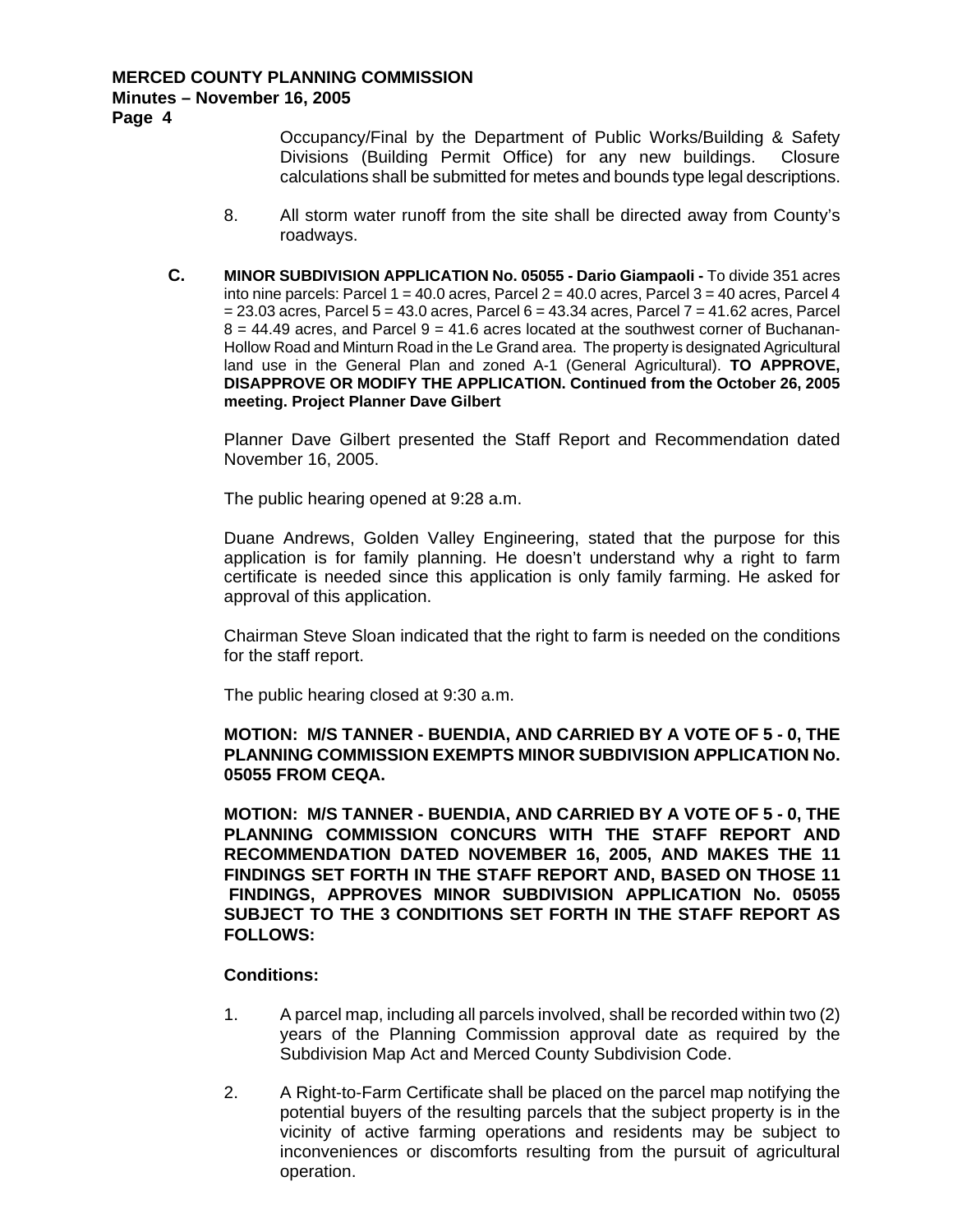- 3. The property owner's shall dedicate to the County of Merced, annotated on the parcel map, additional 10-foot width of right-of-way along the entire frontage of Minturn Road with a 50-foot radius fillet (curve) at the southwest corner of Minturn Road and Buchanan Hollow Road.
- **D. CONDITIONAL USE PERMIT No. 05011 AND MINOR SUBDIVISION APPLICATION No. 05024 - "Bettencourt Flying Service" John Brigham -** To divide a 40 acre parcel into two parcels of 20 acres each in order to relocate an agricultural flying service and to establish a private airstrip. The property is located on the east side of Bert Crane Road and 2 miles south of Highway 140 on land designated as Agricultural in the General Plan and Zoned A-1 (General Agricultural). **TO ADOPT A NEGATIVE DECLARATION AND APPROVE, DISAPPROVE OR MODIFY THE APPLICATION. Project Planner Jeff Wilson**

Planner Jeff Wilson presented the Staff Report and Recommendation dated November 16, 2005.

The public hearing opened at 9:45 a.m.

Commissioner Bettencourt asked why the applicant wants to split the property.

Planner Jeff Wilson explained that they are subdividing so the applicants son can buy the other 20 acres to help with the funding of the service.

Gene Roberts, neighbor, stated that his main concern is the possible contamination of the water to his property from the on site chemicals of the applicants property. He feels this could impact the value of his land and is worried that the applicant could sell his property later on and who is responsible for monitoring the operation.

Bill Nicholson, Planning Director, explained that an initial study was done and state agencies are responsible for monitoring the property and they can recommend improvements to be made on the property. Environmental Health also does inspections. He stated that more than one inspection can be done in a year if complaints come in from neighbors.

Bob Friesen, neighbor on Bert Crane Road, is also concerned with the water in the area. The property is being flooded and the water is being contaminated by the chemicals on site.

John Brigham, President of Brigham Flying Services, stated that plastic containers are picked up from the property and no active material comes back. He also stated that the containers are triple rinsed so they are clean before being stored. This business is a family business and they have no intentions of selling the business. In addition, chemicals are stored for a start time on site, 1-2 days.

Commissioner Tanner stated that there are conditions of approval and Mitigation Measures that will protect the water from contamination.

Commissioner Buendia asked what the operation hours are for the business. Mr. Brigham explained that from dusk to dawn he is flying, so the business could run up to 100 hours per week.

Mr. Roberts explained that he is still concerned of the water contamination because the business is in his back yard.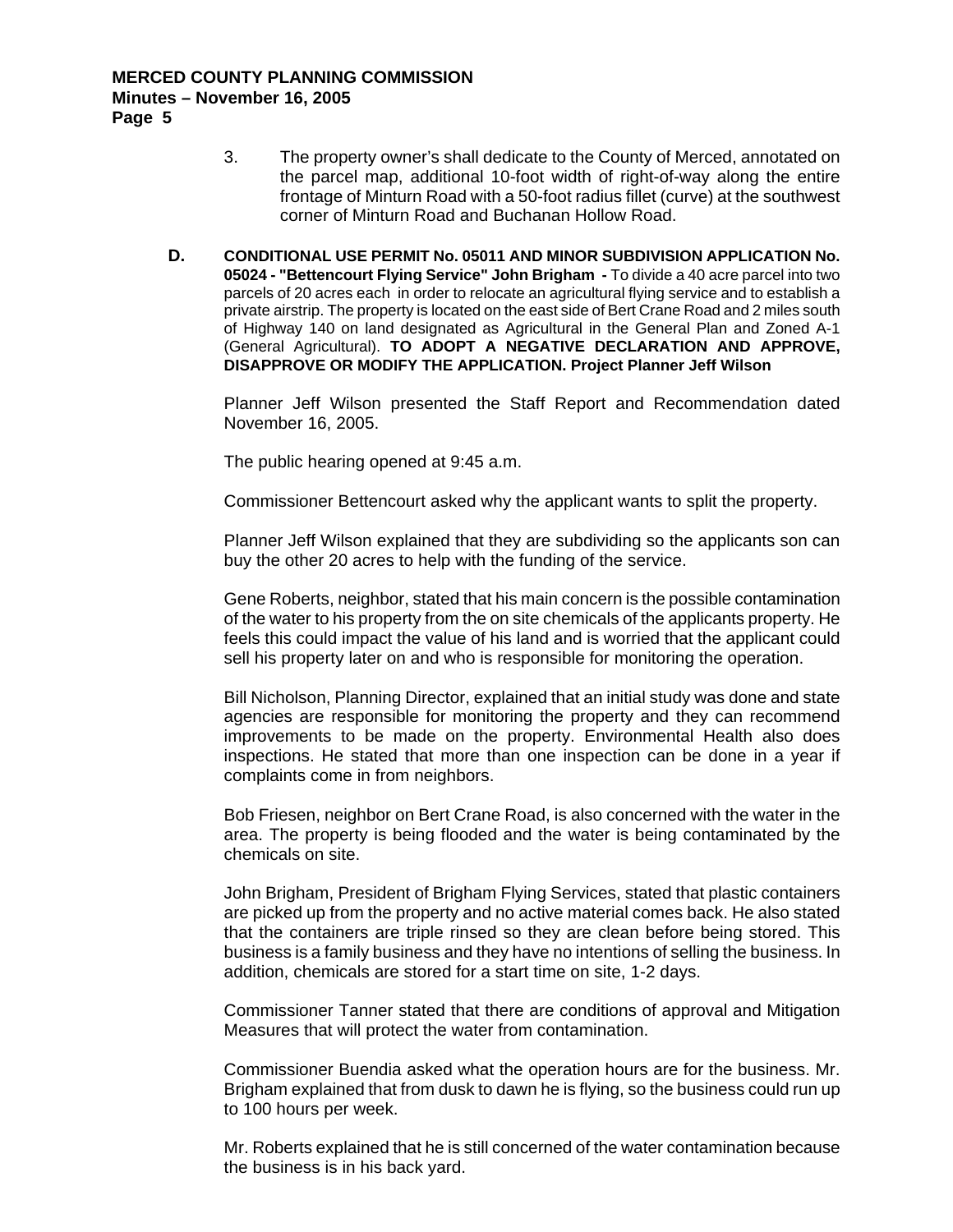# **Minutes – November 16, 2005**

**Page 6** 

Chairman Sloan assured Mr. Roberts that this business will not be much danger for him.

The public hearing closed at 10:05 a.m.

**MOTION: M/S TANNER – MOBLEY, AND CARRIED BY A VOTE OF 5 - 0, THE PLANNING COMMISSION ADOPTS THE MITIGATED NEGATIVE DECLARATION PREPARED FOR CONDITIONAL USE PERMIT No. 05011 AND MINOR SUBDIVISION APPLICATION No. 05024 WITH 6 MITIGATION MEASURES.** 

**MOTION: M/S TANNER - MOBLEY, AND CARRIED BY A VOTE OF 5 - 0, THE PLANNING COMMISSION CONCURS WITH THE STAFF REPORT AND RECOMMENDATION DATED NOVEMBER 16, 2005, AND MAKES THE 24 FINDINGS SET FORTH IN THE STAFF REPORT AND, BASED ON THOSE 24 FINDINGS, APPROVES CONDITIONAL USE PERMIT No. 05011 AND MINOR SUBDIVISION APPLICATION No. 05024 SUBJECT TO THE 24 CONDITIONS SET FORTH IN THE STAFF REPORT AS FOLLOWS:** 

- 1. Conditional Use Permit Application No. 05011 is to relocate an agricultural flying service, known as the Bettencourt Flying Service (BFS) and to establish a private airstrip with three landing pads for three helicopters.
- 2. The applicant shall comply with all standard conditions of approval listed in the Planning Commission Resolution No. 97-1 (except No. 6, 12, and 13).
- 3. The applicant shall comply with all Federal, State and County Requirements including, but not limited to the San Joaquin Valley Air Pollution Control District, California Department of Transportation and the Merced County Health Department; Environmental Health Division.
- 4. Access gates, if any, must be provided with a Merced County coded 'Knox' key switch or a 'Knox' padlock, whichever is most appropriate (UFC 902.4).
- 5. The parcel shall be maintained in a condition that will not be dangerous or injurious to neighboring property. Weeds, rubbish and other dangerous or injurious materials are a public nuisance and required to be abated under MCC Section 9.25.
- 6. Approved addressing or numbers shall be placed on premises in such a position as to be plainly visible and legible from the street fronting the property (UFC 901.4.4).
- 7. All storm water runoff generated from the project site shall be directed away from the County right of way and adjacent properties.
- 8. Portable fire extinguishers shall be installed in compliance with the applicable use requirements (UFC Std. 10-1).
- 9. The applicant shall obtain an Encroachment Permit from the Department of Public Works/Road Division, pay the required permit fees, and construct a paved driveway approach for the proposed common driveway accessing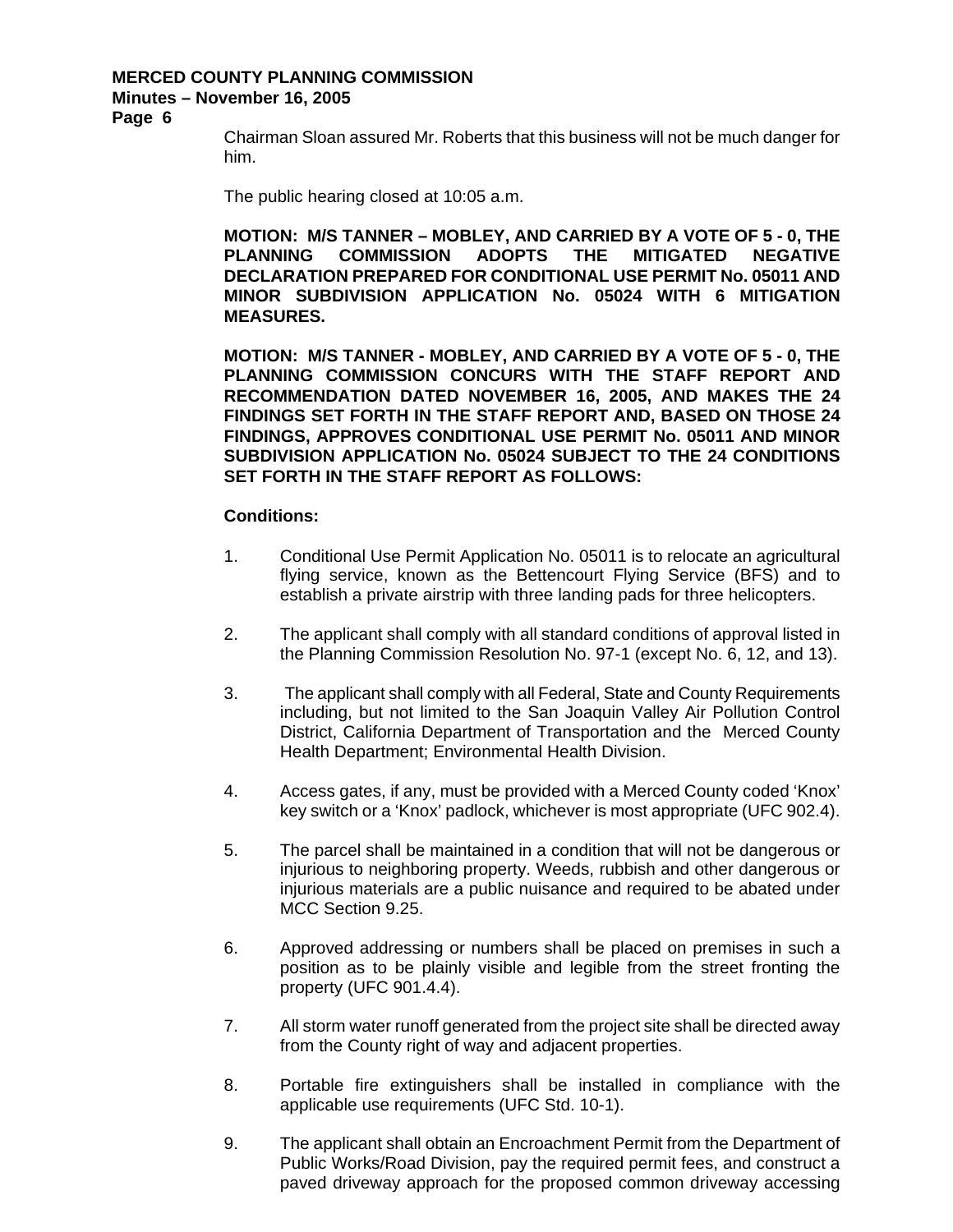**Page 7** 

onto Bert Crane Road. The new approach shall be a rural "agricultural" type driveway approach conforming to the Merced County Public Works Improvement Standards and Specifications. The minimum width of the approach shall be 18 feet while the maximum width shall be 35 feet. This work shall be accomplished prior to the issuance of the Certificate of Occupancy by the Department of Public Works/Building & Safety Division (Building Permit Office) for any new structure.

- 10. The project shall implement SJVaPCD's Regulation VIII, Rule 8021 Construction, Demolition, Excavation, and Other Earthmoving Activities. (Adopted November 15, 2001; Amended August 19, 2004). This rule applies to any construction, demolition, excavation, extraction, and other earthmoving activities, including, but not limited to, land clearing, grubbing, scraping, travel on site, and travel on access roads to and from the site. Prior to the initiation of construction, the applicant shall prepare a dust control plan consistent with the standards of Rule 8021, and to implement the requirements of the plan during construction. A copy of the approved plan shall be submitted to the Merced County Building Division prior to the issuance of any building or demolition permit for the facility. The project applicant shall obtain an Authority to Construct permit prior to initiating construction on the expanded facility as required by SJVAPCD. (MM)
- 11. Prepare a Hazardous Materials Business Plan and submit it for approval to the Merced County Department of Health, Environmental Health Division. Upon approval, implement the requirements of the Plan. (MM)
- 12. Prepare a Spill Prevention Control Plan and submit it for approval to the Regional Water Quality Control Board. Upon approval, implement the requirements of the Plan. (MM)
- 13. Floodproof all chemical and fuel storage tanks and facilities, including containment berms, to meet the requirements for nonresidential structures as set forth in 18.34.05.b.3 of the Merced County Zoning Code. (MM)
- 14. All wastewater generated on site shall be contained and properly maintained so as to prevent any contamination to the property and to the groundwater.
- 15. All parking and maneuvering areas shall be surfaced with an aggregate base.
- 16 The applicant shall obtain an Authority to Construct/Permit To Operate (ATC/PTO) from the Air Pollution Control District prior to any construction activities being performed on the property.
- 17. Fuel storage tanks and dispening require Building Permits, with a plan review required. All work shall be in compliance with UFC Article 79.
- 18. On-site water storage for fire protection shall be provided for the proposed hangar at the time of its construction. 5000 gallons are required for this project, based upon NFPA Standard 1142.
- 19. Hazardous Materials in excess of exempt quantities, including fuels, shall have identification signs indicating Health, Flammability and Reactivity per UFC Standard 79-3, Chapter 6. Storage and use shall comply with Article 80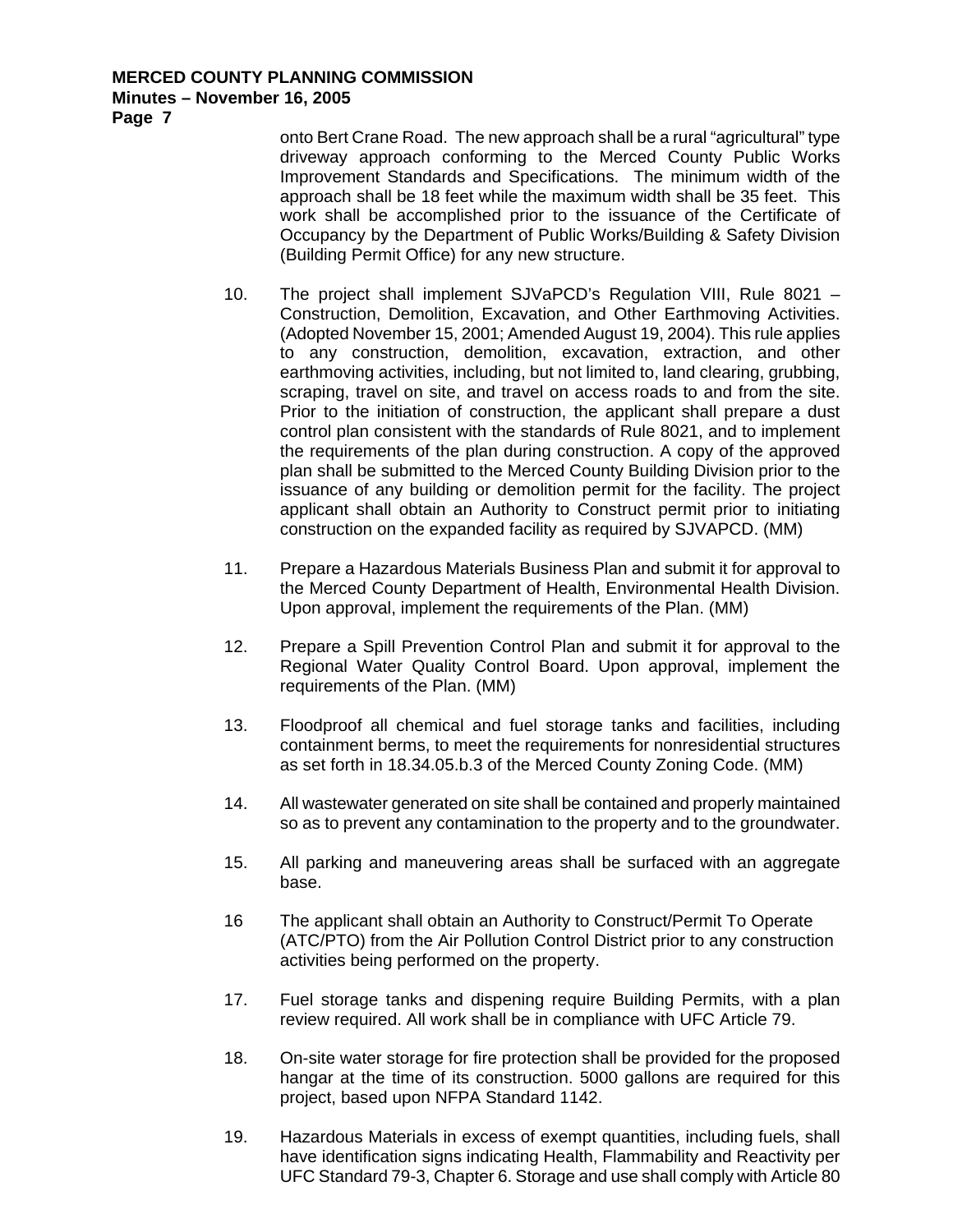**Page 8** 

of the Uniform Fire Code. For exempt amounts see Tables 8001.13-A, 8001.13D.

- 20. The applicant shall obtain all necessary Building Permits for any new construction.
- 21. For the purpose of condition monitoring, an initial inspection fee in the amount of **\$240.00** shall be paid within 10 days of the Planning Commission approval date. Should additional inspections be required, the applicant shall pay the inspection fee at the hourly rate in effect at the time of the inspection.

#### **Minor Subdivision**

- 1. A parcel map, including all parcels involved, shall be recorded within two (2) years of the Planning Commission approval date as required by the Subdivision Map Act and Merced County Subdivision Code.
- 2. A Right-to-Farm Certificate shall be placed on the parcel map notifying the potential buyers of the resulting parcels that the subject property is in the vicinity of active farming operations and residents may be subject to inconveniences or discomforts resulting from the pursuit of agricultural operation. (MM)
- 3. The applicant shall ensure that the parcel map for the southern 20-acre parcel includes an avigation easement to notify future occupants of the parcel that there is a private airstrip immediately to the north. (MM)
- **E. ADMINISTRATIVE PERMIT APPLICATION No. 05109 Antonia Castellanos** To permit a new owner/operator for an existing taco truck operation located on the southeast corner of Santa Fe Drive and Walnut Avenue on land designated as Winton Specific Urban Development Plan - Commercial Transition in the General Plan and zoned C-2 (General Commercial). **TO APPROVE, DISAPPROVE OR MODIFY THE APPLICATION. Project Planner Jeff Wilson**

Planner Jeff Wilson presented the Staff Report and Recommendation dated November 16, 2005.

The public hearing opened at 10:30 a.m.

Mike Smith from CCPS and representing the applicant, agrees with the staff report, but doesn't understand why this application would need to go before the Planning Commission for a name change only.

Bill Nicholson, Planning Director, explained that the owner of the taco truck would be changing so the new owner will be held liable for any code enforcement violations and the new owner will be made aware beforehand of all conditions and required inspections and the permit goes with the operator and any change in ownership or operators requires a new permit.

The public hearing closed at 10:32 a.m.

**MOTION: M/S TANNER - MOBLEY, AND CARRIED BY A VOTE OF 5 - 0, THE PLANNING COMMISSION EXEMPTS ADMINISTRATIVE PERMIT APPLICATION No. 05109 FROM CEQA.**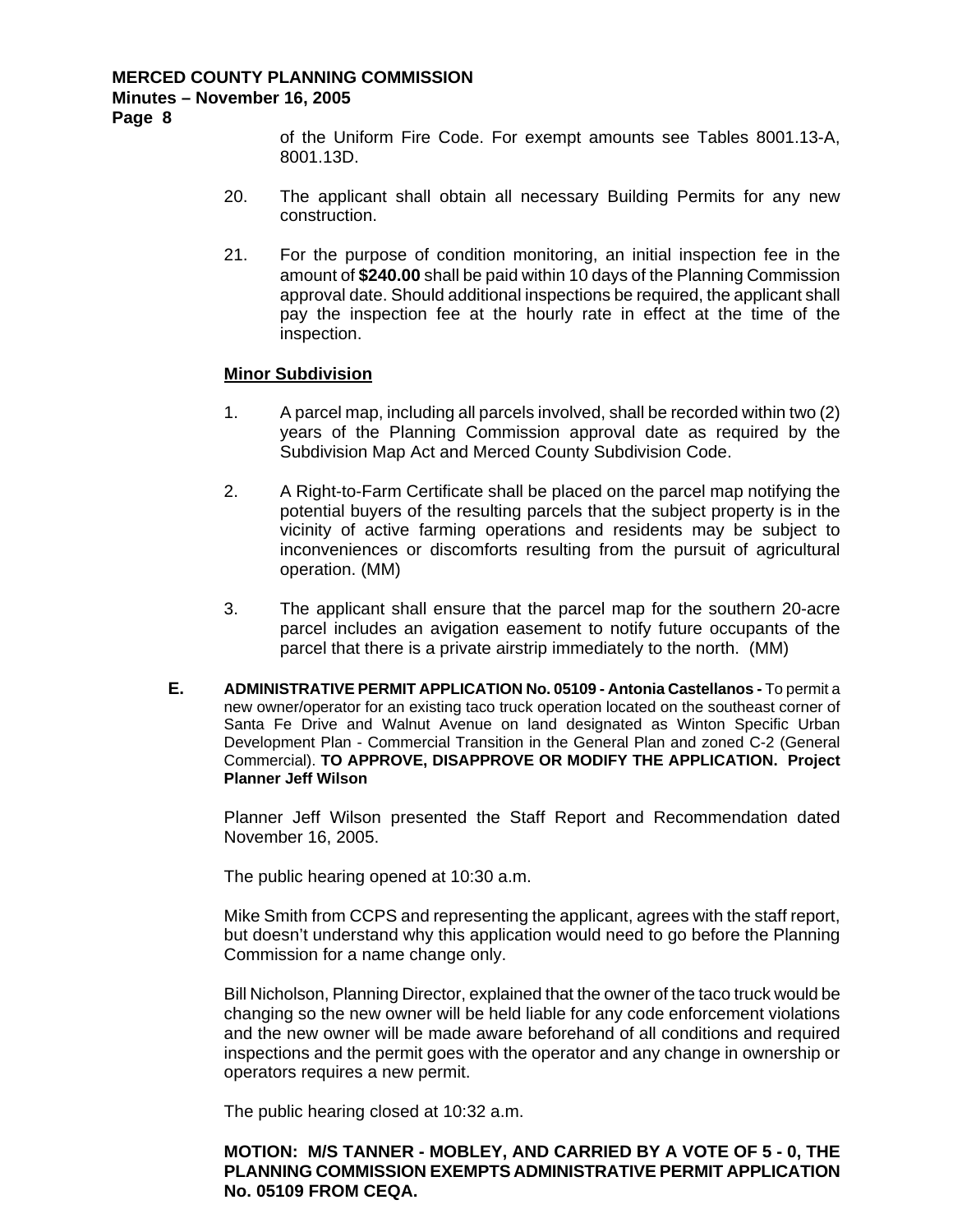**MOTION: M/S TANNER - MOBLEY, AND CARRIED BY A VOTE OF 5 - 0, THE PLANNING COMMISSION CONCURS WITH THE STAFF REPORT AND RECOMMENDATION DATED NOVEMBER 16, 2005, AND MAKES THE 3 FINDINGS SET FORTH IN THE STAFF REPORT AND, BASED ON THOSE 3 FINDINGS, APPROVES ADMINISTRATIVE PERMIT APPLICATION No. 05109 SUBJECT TO THE 18 CONDITIONS SET FORTH IN THE STAFF REPORT AS FOLLOWS:** 

- 1. The project shall be subject to all relevant Federal, State and local requirements, specifically the requirements of the California Health and Safety Code.
- 2. The Administrative Permit No. 05109 is granted for parking a semi-mobile food vehicle on the project site as shown on the approved plot plan.
- 3. The hours of operation for the mobile food vendors will be between 10 A.M. and 10 P.M. (See Environmental Information Form)
- 4. The mobile food vendor shall comply with the development standards of the zone related to setbacks and paved parking. No additional signs other than those painted on the vehicle shall be permitted.
- 5. Waste water generated on-site shall not be released on-site or into any storm drainage or irrigation system.
- 6. The site shall be kept clean and free of litter at all times, and there shall be adequate trash receptacles adjacent to the vehicle. Trash and garbage shall be removed from the site at the end of each day. Receptacles shall be of the type designated for outdoor use and not interfere with vehicular or pedestrian circulation. Receptacles shall be removed from the site at the end of each day. (18.47.280.D)
- 7. The vehicle shall be self contained for potable water, waste water, and power. Electrical connections to adjacent businesses may be permitted if approved by the County Building Division.
- 8. A copy of the Administrative Permit shall be kept with the operator at all times and shall not be transferred to another operator.
- 9. The vehicle and activities shall not divert vehicles and/or pedestrians from normal circulation patterns.
- 10. The vehicle and activities shall not block visibility to adjacent existing approved activities.
- 11. The vehicle and activities shall not increase access problems for other nearby activities.
- 12. All exterior lighting shall be designed and maintained in a manner so that glare and reflections are contained within the boundaries of the parcel, and shall be hooded and directed downward and into the project site. No glare or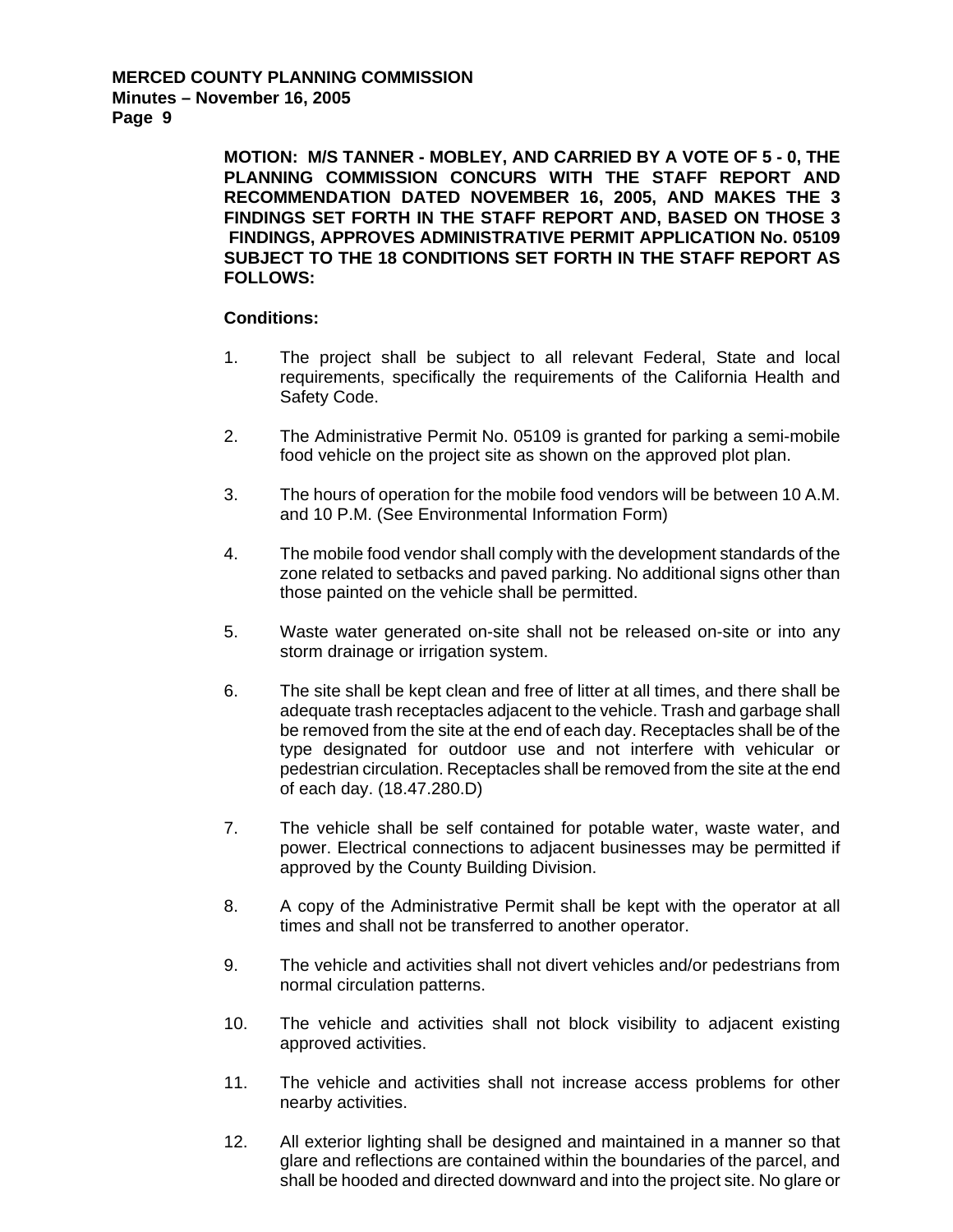direct light shall emanate from the project area (Zoning Code Section 18.41.06).

- 13. All furniture provided for customers shall be of the type designated as "outdoor and/or patio" furniture and maintained in a good appearance. Seating shall be kept within approved site area and not interfere with vehicular or pedestrian circulation. Furniture shall be removed from the site at the end of the day.
- 14. Canopies may be allowed over seating areas as either free standing pavilions and/or awnings attached to the vehicle. Canopies shall be designed for outdoor commercial use and maintained in good appearance. Canopies shall be within the approved site area and not interfere with pedestrian or vehicular circulation. Tarp, plastic sheeting, and other similar materials are specifically prohibited. Canopies shall be removed from the site at the end of the day.
- 15. Toilet facility meeting the requirements of the Division of Environmental Health shall be provided to the operator of the truck either by the principal on-site business or through an agreement with an adjacent use with a written agreement provided to the Division of Environmental Health and the Planning and Community Development Department.
- 16. A fire extinguisher with a minimum rating of 2-A, 10-B: C shall be provided and carried by each vendor truck.
- 17. The site shall be maintained in a neat and orderly manner at all times.
- 18. For the purpose of mitigation and/or condition monitoring, an inspection fee in the amount of **\$192.00** shall be required. This fee shall be paid prior to initiation of the semi-mobile food vending business.
- **F. CONDITIONAL USE PERMIT APPLICATION No. 05022 Pacific Holt Corporation** To establish an agricultural well drilling and repair business (Mid State Pump Company). The applicant is proposing construction of a 4,000 square foot office building and a 22,100 square foot storage building located at the southeast corner of Vassar Avenue and State Highway 59 in the Merced area. The property is designated Agricultural in the General Plan and Zoned A-1 (General Agricultural). (18 acres). **TO APPROVE, DISAPPROVE OR MODIFY THE APPLICATION. Project Planner James Holland**

#### **This item has been continued to the December 7, 2005 meeting at the request of the applicant.**

**G. CONDITIONAL USE PERMIT APPLICATION No. 05020 – Luis Oliveira –** To allow the sale of liquor from an outside bar located at the rear of the existing Stevinson Bar and Grill building and relocate required on-site parking to an adjacent parcel under the same ownership. The properties are located on the northeast corner of Third and Railroad Avenues and designated Stevinson Specific Urban Development Plan Commercial in the General Plan and zoned C-2 (General Commercial) (0.55 Acres). **TO APPROVE, DISAPPROVE OR MODIFY THE APPLICATION. Project Planner James Holland**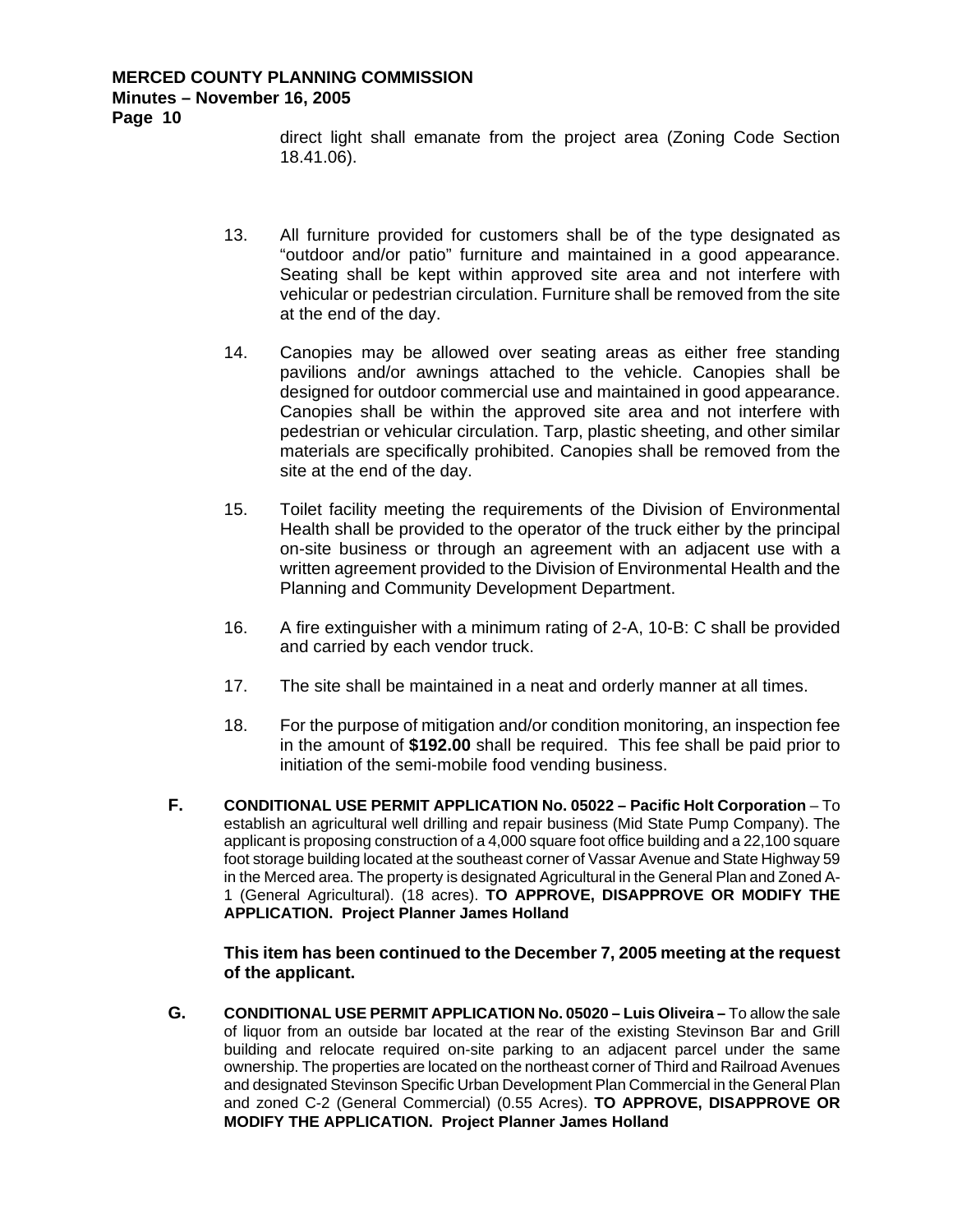# **Minutes – November 16, 2005**

**Page 11** 

Planner James Holland presented the Staff Report and Recommendation dated November 16, 2005. Mr. Holland also handed out letters to each commissioner with the new proposed conditions from the Road Division.

The public hearing opened at 10:50 a.m.

Mike Smith, CCPS, stated that this application does not include a night club. He also asked how much time he has regarding the Condition #4 in the staff report regarding the new parking area. He asked for approval of this application.

Commissioner Bettencourt asked how many events will be held at this location in a year. Mr. Smith replied that there may be events there on some holidays.

Curt Royer, Public Works/Road Division, stated that the applicant is given one year to make improvements on the parking lot.

The public hearing closed at 10:52 a.m.

**MOTION: M/S TANNER – MOBLEY, AND CARRIED BY A VOTE OF 5 - 0, THE PLANNING COMMISSION EXEMPTS CONDITIONAL USE PERMIT APPLICATION No. 05020, FROM CEQA.** 

**MOTION: M/S TANNER – MOBLEY, AND CARRIED BY A VOTE OF 5 - 0, THE PLANNING COMMISSION CONCURS WITH THE STAFF REPORT AND RECOMMENDATION DATED NOVEMBER 16, 2005, AND MAKES THE 7 FINDINGS SET FORTH IN THE STAFF REPORT AND, BASED ON THOSE 7 FINDINGS, APPROVES CONDITIONAL USE PERMIT APPLICATION No. 05020 SUBJECT TO THE 17 CONDITIONS SET FORTH IN THE STAFF REPORT WITH CHANGES BEING MADE TO ADD THE 3 ROAD CONDITIONS TO INCLUDE DELETING CONDITION #7 AND REPLACING WITH ROAD CONDITION #4, DELETING CONDITION #9 AND REPLACING WITH ROAD CONDITION #1, ADOPTING ROAD CONDITION #3 AS CONDITION #16 AND CURRENT #16 TO BE MOVED TO CONDITION #17 TO READ AS FOLLOWS:** 

- 1. Conditional Use Permit Application No. 05020 is to expand the range of uses currently permitted for the Stevinson Bar and Grill by legalizing an existing open air bar structure and allowing liquor sales from the outside bar during up to five (5) special events that may be held every year. The Conditional Use Permit also approves relocation of existing on-site parking from the western property boundary to the eastern portion of the project site.
- 2. The applicant shall comply with all applicable regulations administered by the County. These regulations shall include, but not be limited to standards administered by the County Fire, Health, Planning and Public Works Departments.
- 3. Prior to the final approval of any building permits, the applicant shall install a landscaping strip along the unpaved areas of the property frontage with Railroad Avenue and Third Avenue. The landscaping strip shall meet County standards for a 'Type C' landscaping screen to the maximum extent feasible. Plans for the required landscaping shall be submitted to the Planning Department for approval prior to installation.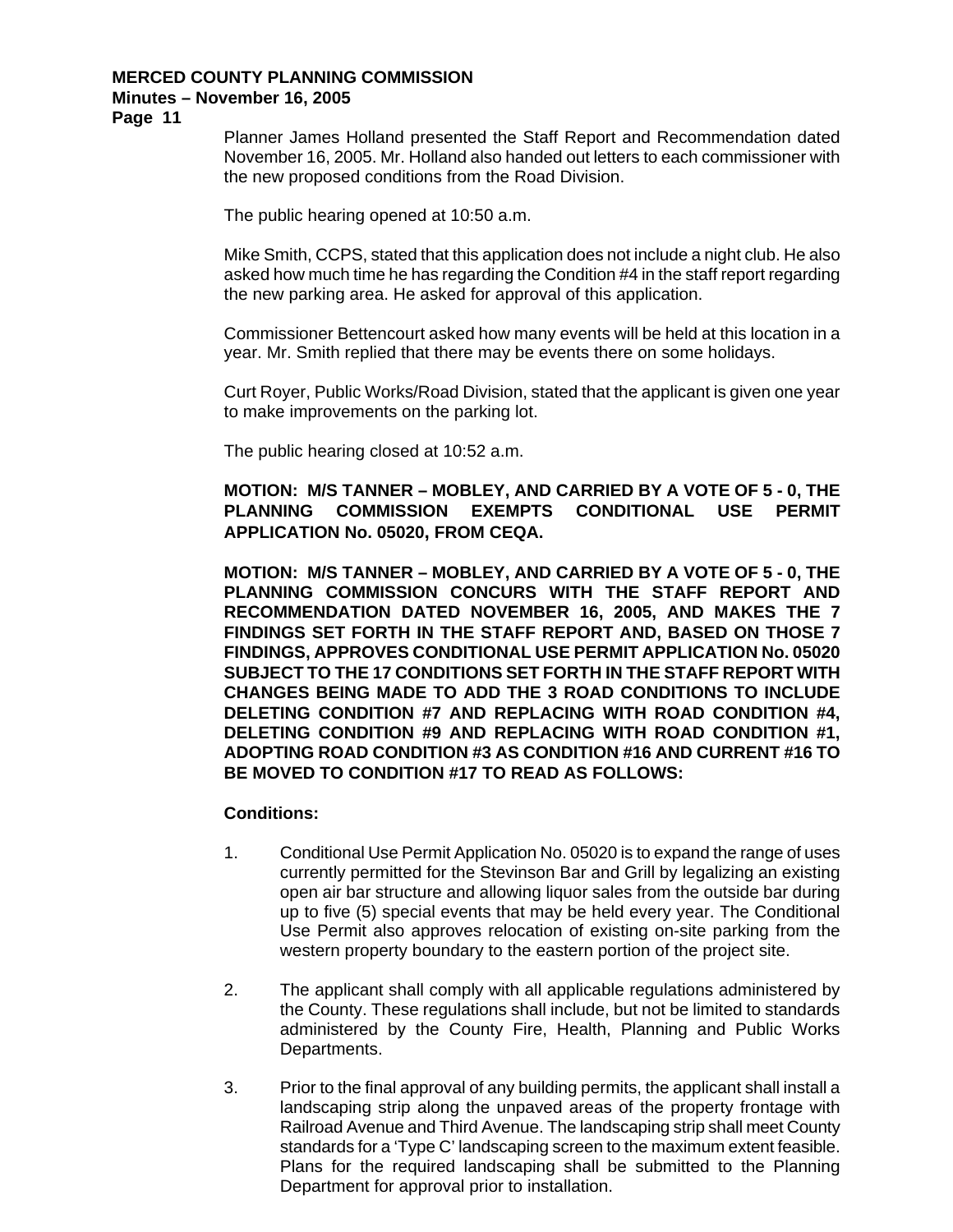- 4. The applicant shall improve the new parking area to County standards by paving it with asphalt or concrete. Improvement plans shall be submitted to the Public Works Road Division for approval prior to the final approval of any building permits.
- 5. The new on-site parking area shall provide a minimum of 11 parking spaces. These parking spaces shall be clearly striped in accordance with Section 18.40 of the Merced County Zoning Code and include 1 appropriately signed and painted handicapped parking space.
- 6. The applicant shall provide lighting for their parking lot area that is consistent with the standards provided in subsection 18.40.04.E of the Merced County Zoning Code.
- 7. All storm drain runoff from the site shall be directed away from County maintained roadways.
- 8. The property owner shall submit an application to the Planning Department requesting the voluntary merger of the properties that are the subject of this approval.
- 9. The property owner shall obtain an Encroachment Permit from the Department of Public Works/Road Division, pay the required fees, construct a rural "agricultural" type driveway approach serving the proposed parking lot and install a standard streetlight near said driveway approach. All work shall be per the Merced County Public Works Improvement Standards and Specifications. This work shall be accomplished prior within two months from the issuance of this conditional use permit.
- 10. A maximum of five special events may be held at the Stevinson Bar and Grill in any one calendar year. The open air bar may be used for beverage and liquor sales during these events.
- 11. No special event shall end later than the bars regular 1:30 AM closing time.
- 12. A minimum of two private security guards be hired for any proposed special event that is scheduled to start or continue after 6:00 PM.
- 13. Staff shall be posted at both gateways to prevent any guests with alcoholic beverages in their possession from leaving the open air bar area. Guests should also be prevented from entering this area directly from Railroad Avenue.
- 14. The Railroad Avenue gate should be kept locked during all times that the open air bar is not in use.
- 15. The bar owners or event promoters shall notify the Sheriffs Department in advance of any event likely to generate attendance in excess of 100 people.
- 16. The property owner shall only permit parallel parking along Third Avenue and Railroad Avenue frontages. "Parallel Parking only" signs along said avenues shall be provided and maintained by the property owner.
- 17. A condition monitoring fee of \$**288** shall be paid by the applicant upon project approval. Should additional staff time be required for condition monitoring, the applicant shall reimburse the County for staff time at the established hourly rate at the time of plan review or inspection.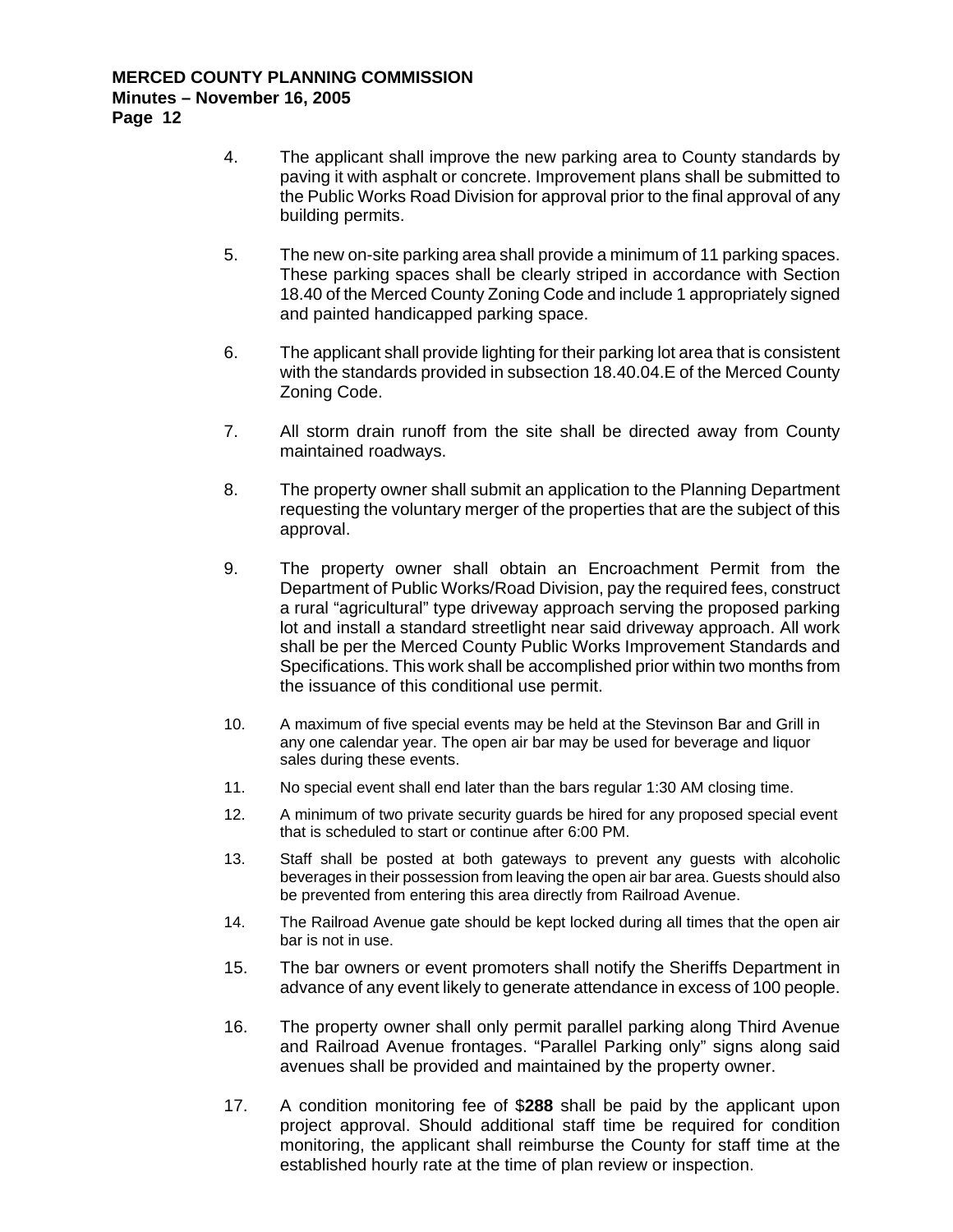### **Minutes – November 16, 2005**

**Page 13** 

**H. MAJOR SUBDIVISION APPLICATION No. 05012 - The Parkway (Phase III) Parkway South, LLC** - To divide 146 acres into 442 residential lots on property located east of State Highway 33, north of the Delta Mendota Canal on land designated as Low Density Residential in the Santa Nella Community Specific Plan and zoned R-1-5000 (Single Family Residential 5000sf minimum.) **TO APPROVE, DISAPPROVE OR MODIFY THE APPLICATION. Project Planner Robert King** 

Planner Robert King presented the Staff Report and Recommendation dated November 16, 2005.

Steve Sloan asked County Counsel Ruben Castillo if there would be a problem with him voting on this project since he is a member of the San Luis Water District board. He stated that the San Luis Water District in which this land lays at the current time would receive water on a wholesale basis. The retail provider would be the Santa Nella County Water District in which he has no authority on.

Ruben Castillo didn't feel that there would be a conflict with Chairman Sloan voting on this application.

Mr. Castillo asked that the additional condition provided be modified to read "until" instead of "till".

The public hearing opened at 11:05 a.m.

Tony Marshall, MCR Engineering, agrees with staff recommendations in the staff report and asked for approval of this application.

Mr. Castillo asked the developer, Mr. Marshall if he agrees with the modification to the wording in the new condition. Mr. Marshall answered yes.

The public hearing closed at 11:07 a.m.

### **MOTION: M/S TANNER – MOBLEY, AND CARRIED BY A VOTE OF 5 - 0, THE PLANNING EXEMPTS MAJOR SUBDIVISION APPLICATION No. 05012 FROM CEQA.**

**MOTION: M/S TANNER - MOBLEY, AND CARRIED BY A VOTE OF 5 - 0, THE PLANNING COMMISSION CONCURS WITH THE STAFF REPORT AND RECOMMENDATION DATED NOVEMBER 16, 2005, AND MAKES THE 14 FINDINGS SET FORTH IN THE STAFF REPORT AND, BASED ON THOSE 14 FINDINGS, APPROVES MAJOR SUBDIVISION APPLICATION No. 05012 SUBJECT TO THE 22 CONDITIONS SET FORTH IN THE STAFF REPORT WITH THE DELETION OF CONDITION #13 AND A MODIFICATION TO CONDITION #12 TO READ AS FOLLOWS:** 

- 1. A Final Map shall be recorded within two years of the Planning Commission approval date as required by the Merced County Subdivision Code.
- 2. Prior to the issuance of building permits the applicant shall provide the Planning and Community Development Department evidence that school development fees have been resolved to the satisfaction of the Gustine Unified School District.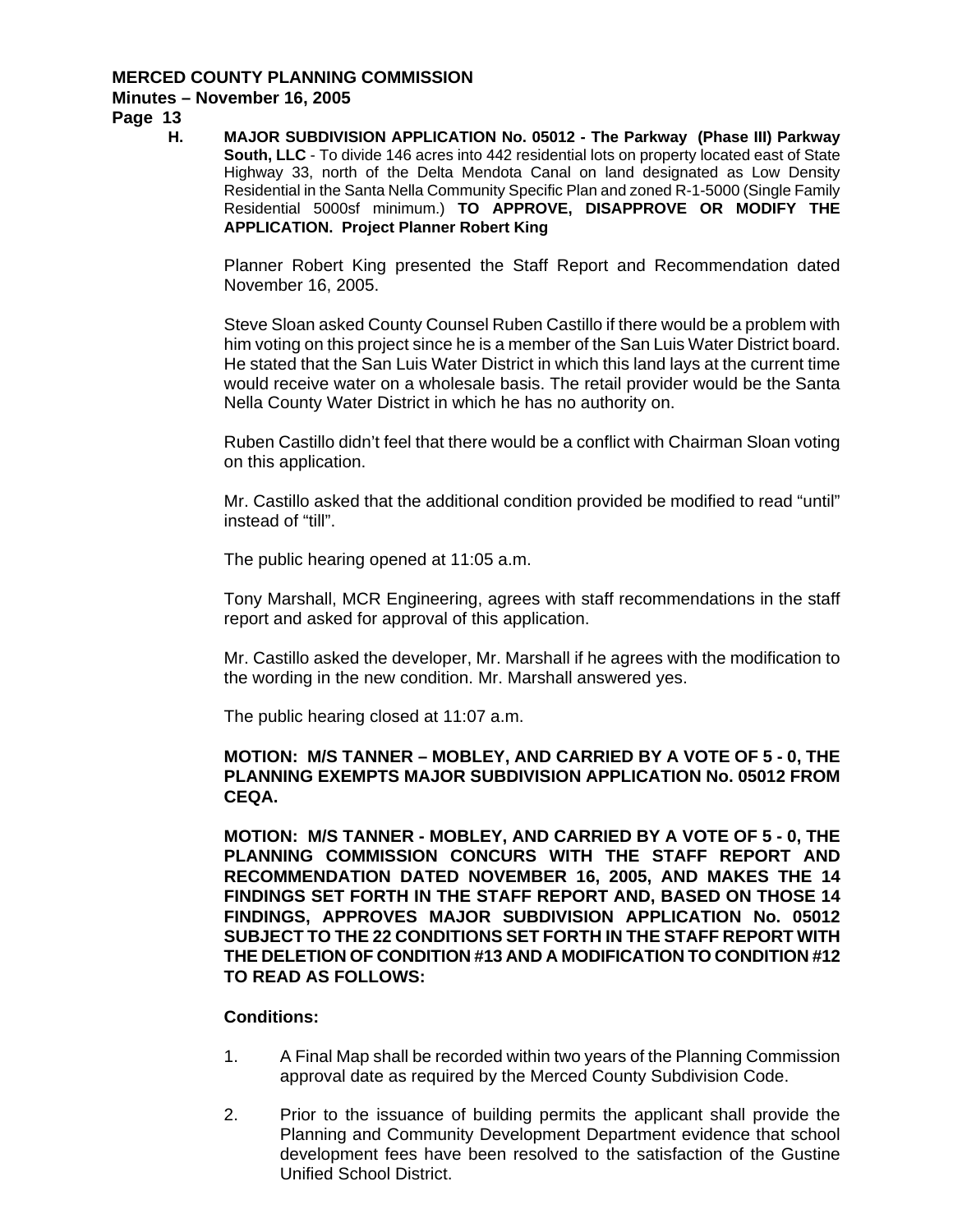**Page 14** 

- 3. No grading shall be undertaken until the developer provides to the Merced County Planning and Community Development Department evidence of approval from the United States Fish and Wildlife Service, and State Department of Fish & Game.
- 4. Prior to the Recordation of the Final Map the applicant shall provide the Planning and Community Development Department with "Can and Will Serve Letters" from both the San Luis Water District and the Santa Nella County Water District.
- 5. A noise study shall be prepared prior to recordation of the final map to determine whether projected noise levels will exceed 65 dBA Ldn. If sound exceed 65 dBA, measures to reduce noise levels (screening or increased setbacks) shall be identified and implemented as part of the project, and identified on the subdivision improvement plans. Sound alteration measures along Highway 33 shall incorporate landscaping improvements consistent with the guidelines in the Santa Nella CSP.
- 6. Satisfy Improvement Level 1 requirements as set forth in Chapter 16.08 of the Merced County Code, which generally includes dedication of right-of-way and public utilities easements, roadway construction and installation of matching pavement along existing roadways, streetlighting, storm drainage system and underground or relocate utilities and irrigation facilities.
- 7. Release and relinquish all abutters' rights of access to and from the entire SR 33, Vera Cruz Drive and Hilldale Avenue frontage of all lots.
- 8. The Developer shall form, annex to, or include into a Landscape, a Street Lighting, and a Storm Drainage Maintenance Zone of Benefit.
- 9. All lot grading shall be completed, all underground improvements shall be installed and aggregate base material on all new streets shall have been rough graded and compacted, prior to the issuance of any building permits. The developer shall enter into an agreement with Public Works that no occupancy shall take place until such time as all improvements are completed.
- 10. Provide centerline striping for those new roads which intersect existing peripheral streets.
- 11. Developer/Applicant is advised that he/she may be obligated to comply with Federal Regulations for storm water runoff issued by the U.S. EPA on November 16, 1990 (40 Code of Federal Regulations Parts 122, 123 and 124). For information and direction, contact the State Water Resources Control Board's Construction Activity Storm Water Hotline at (916) 341-5537, e-mail: [stormwater@swrcb.ca.gov,](mailto:stormwater@swrcb.ca.gov) or visit their website at www.swrcb.ca.gov.
- 12. A final map for Lots 17-40 shall not be recorded until such time a final configuration of the Hill Dale Avenue and I-5 Interchange right of way has been approved by Merced County and Caltrans. These lots may be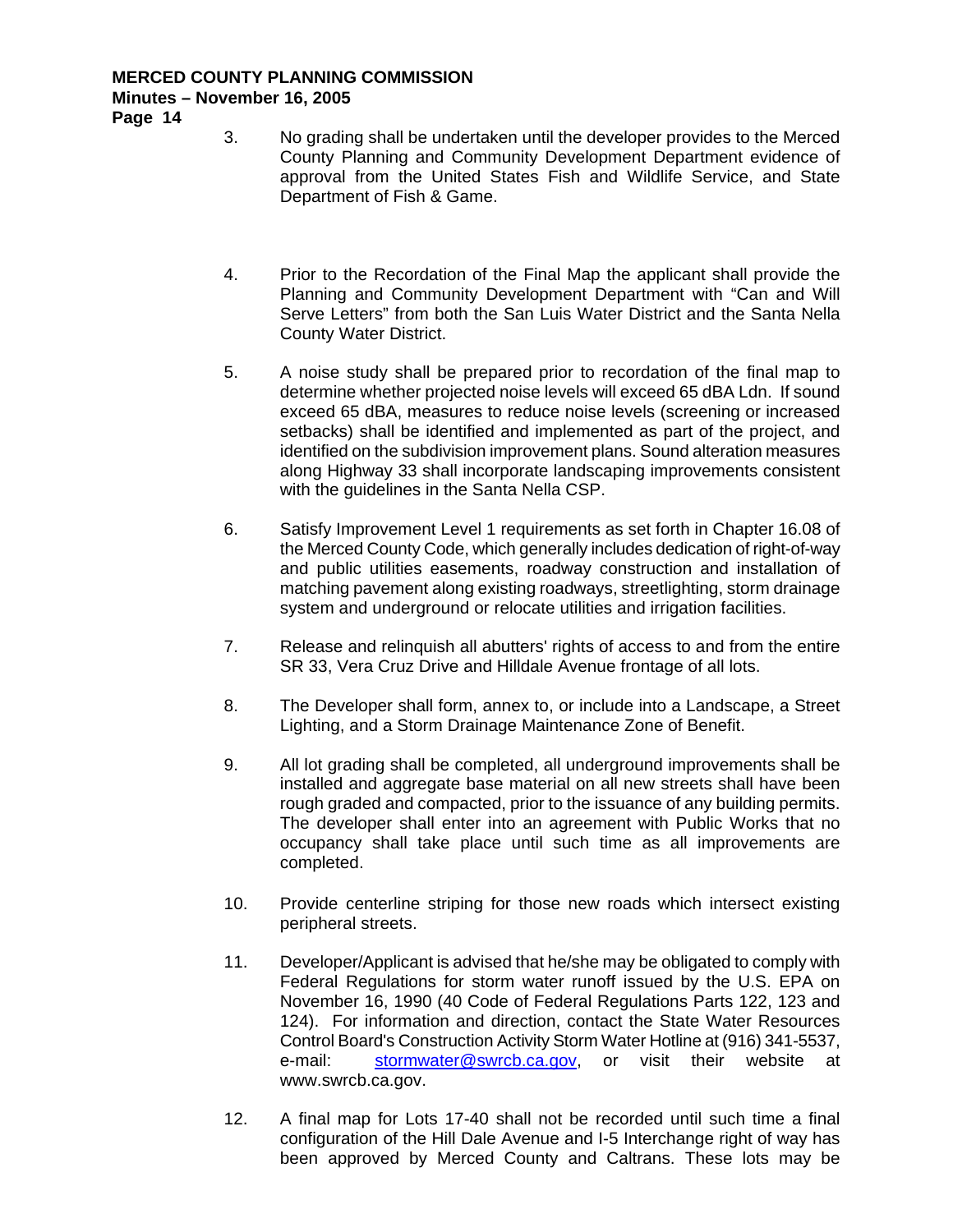# **Minutes – November 16, 2005**

**Page 15** 

eliminated in part or whole, or their configuration changed as a result of the final right of way location.

- 13. This subdivision will require the reconstruction and realignment of Hilldale avenue north of, and over, including a new bridge over the Delta Mendota Canal.
- 14. Prior to approval of the Final Map:
	- a. Specify which streets are to utilize the "Alternate Residential" street design.
	- b. Clearly delineate the full-width of the Kit Fox corridor required along the north side of the Delta Mendota Canal.
	- c. Clearly indicate the intention of the unlabeled triangular parcel located at the southwest corner of Vera Cruz Drive and Hilldale Avenue, and the intent of Lots A-F.
	- d. Clearly indicate the boundary of the proposed storm drain basin, and whether it will be designed to percolate or to discharge into the Delta Mendota Canal.
- 15. Developer shall, "Pay such Bridge and Thoroughfare Fees as approved by the Board of Supervisors in effect at such time that Building Permits are issued."
- 16. Satisfy Caltrans requirements for improvements to State Highway 33 as may be required.
- 17. USFWS easements previously established by the developer for San Joaquin Kit Fox corridors shall be extinguished where they overlay proposed storm drainage basins. A management plan for the operation and maintenance of the basins shall be prepared by the developer that allows access by kit fox through the basin fences for safe refuge from natural predators, but which in no way impedes the ability of the Department of Public Works to insure proper operation as storm drainage percolation basins in perpetuity. This management plan shall meet the satisfaction of the Director of Public Works prior to the approval of the subdivision improvement plans.
- 18. In the event that Condition No. 18 is not achieved, a modification to the Tentative Map shall be required for approval by the Planning Commission. The modification would address revisions to the storm drainage basins and related improvements as recommended by the Director of Public Works.
- 19. This project shall comply with the Standard Conditions in Planning Commission Resolution No. 97-1.
- 20. Bike Routes shall be constructed consistent with the Santa Nella CSP.
- 21. A condition monitoring fee of **\$480.00** shall be required prior to the recordation of the Final Map.
- **I. ZONE VARIANCE No. 04011 AND MINOR SUBDIVISION APPLICATION No. 04061 -"Bob Warnke Golf Range" Eileen Warnke** - To vary from the 20 acre minimum parcel size and divide a 13 acre parcel into two parcels: Parcel  $1 = 10$  acres; Parcel  $2 = 3$  acres. The property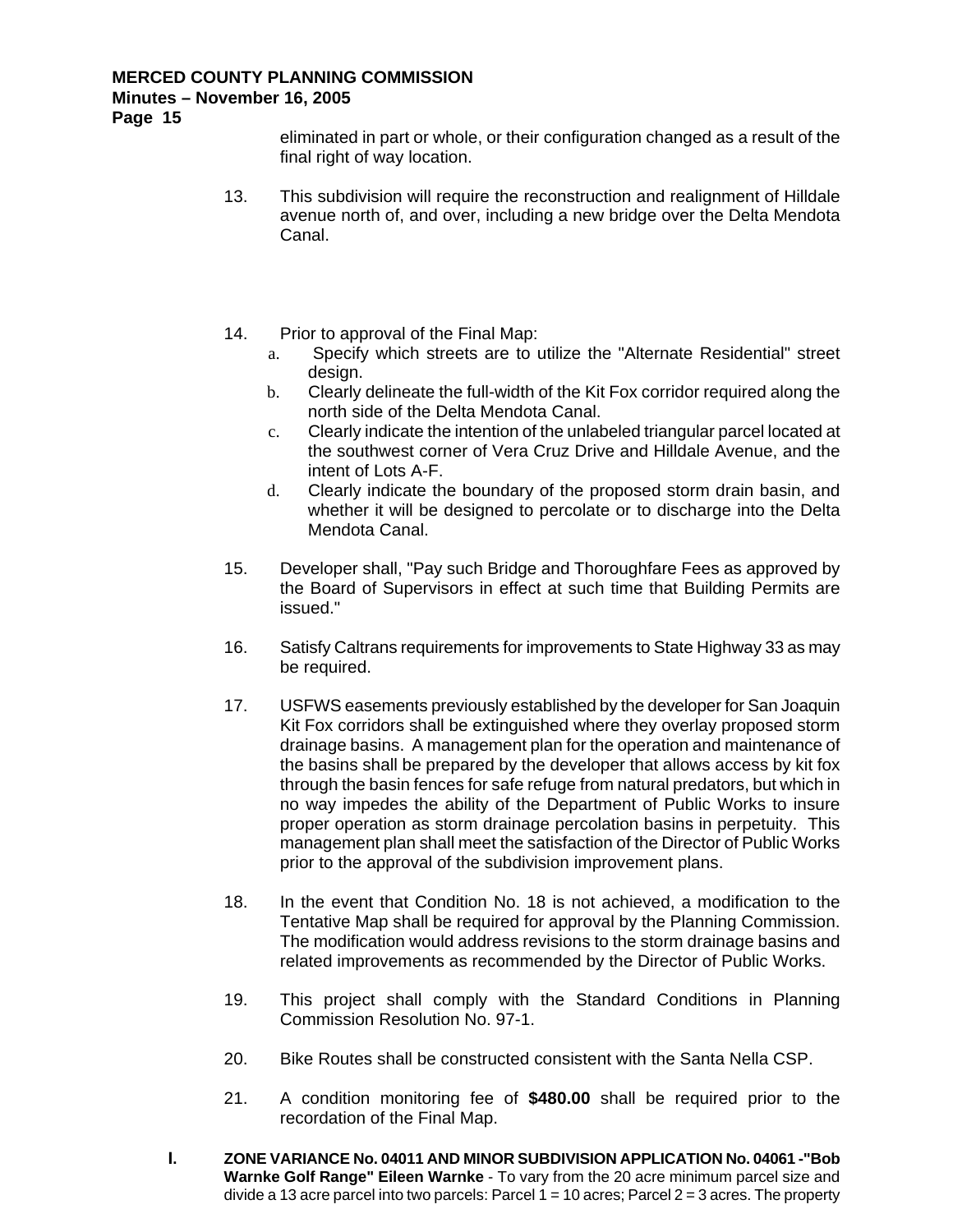# **Minutes – November 16, 2005**

**Page 16** 

is located on the east side of State Highway 165 approximately 700 feet north of Bradbury Road in the Turlock area designated as Agricultural in the General Plan and zoned A-1 (General Agricultural). **TO APPROVE, DISAPPROVE OR MODIFY THE APPLICATION. Project Planner Robert King** 

**At the request of the applicant, this item has been continued to the December 21, 2005.** 

**J. MINOR SUBDIVISION APPLICATION No. 04067 - John Andrews -** To divide 40 acres into two 20 acre parcels located approximately 1000 feet south of Elva Road and approximately 1000 feet west of Indiana Road in the Dos Palos area on land designated as Agriculture in the General Plan and zoned A-1 (General Agricultural.) **TO APPROVE, DISAPPROVE OR MODIFY THE APPLICATION. Project Planner Robert King**

Planner Robert King presented the Staff Report and Recommendation dated November 16, 2005.

The public hearing opened at 11:20 a.m.

Commissioner Tanner asked how the property is irrigated.

Duane Andrews, Golden Valley Engineering, stated that he is not sure how the property is irrigated. He stated that the purpose of this subdivision is for family planning. The applicants father passed away and the family was left with a three million dollar death tax, so dividing the property will help with paying that off to make things easier on the family. He asked for approval of this application.

The public hearing closed at 11:23 a.m.

### **MOTION: M/S TANNER - MOBLEY, AND CARRIED BY A VOTE OF 4 – 1, NAY BY COMMISSIONER BETTENCOURT, THE PLANNING COMMISSION EXEMPTS MINOR SUBDIVISION APPLICATION No. 04067 FROM CEQA.**

**MOTION: M/S TANNER - MOBLEY, AND CARRIED BY A VOTE OF 4 - 1, NAY BY COMMISSIONER BETTENCOURT, THE PLANNING COMMISSION CONCURS WITH THE STAFF REPORT AND RECOMMENDATION DATED NOVEMBER 16, 2005, AND MAKES THE 15 FINDINGS SET FORTH IN THE STAFF REPORT AND, BASED ON THOSE 15 FINDINGS, APPROVES MINOR SUBDIVISION APPLICATION No. 04067 SUBJECT TO THE 4 CONDITIONS IN THE STAFF REPORT WITH THE ADDITION OF ROAD CONDITION #5 AS FOLLOWS:** 

- 1. A parcel map, including all parcels involved, shall be recorded within two (2) years of the Planning Commission approval date as required by the Subdivision Map Act and Merced County Subdivision Code.
- 2. The project shall comply with the standard conditions of approval as adopted in Planning Commission Resolution No. 97-1.
- 3. A Right-to-Farm Certificate shall be placed on the parcel map notifying the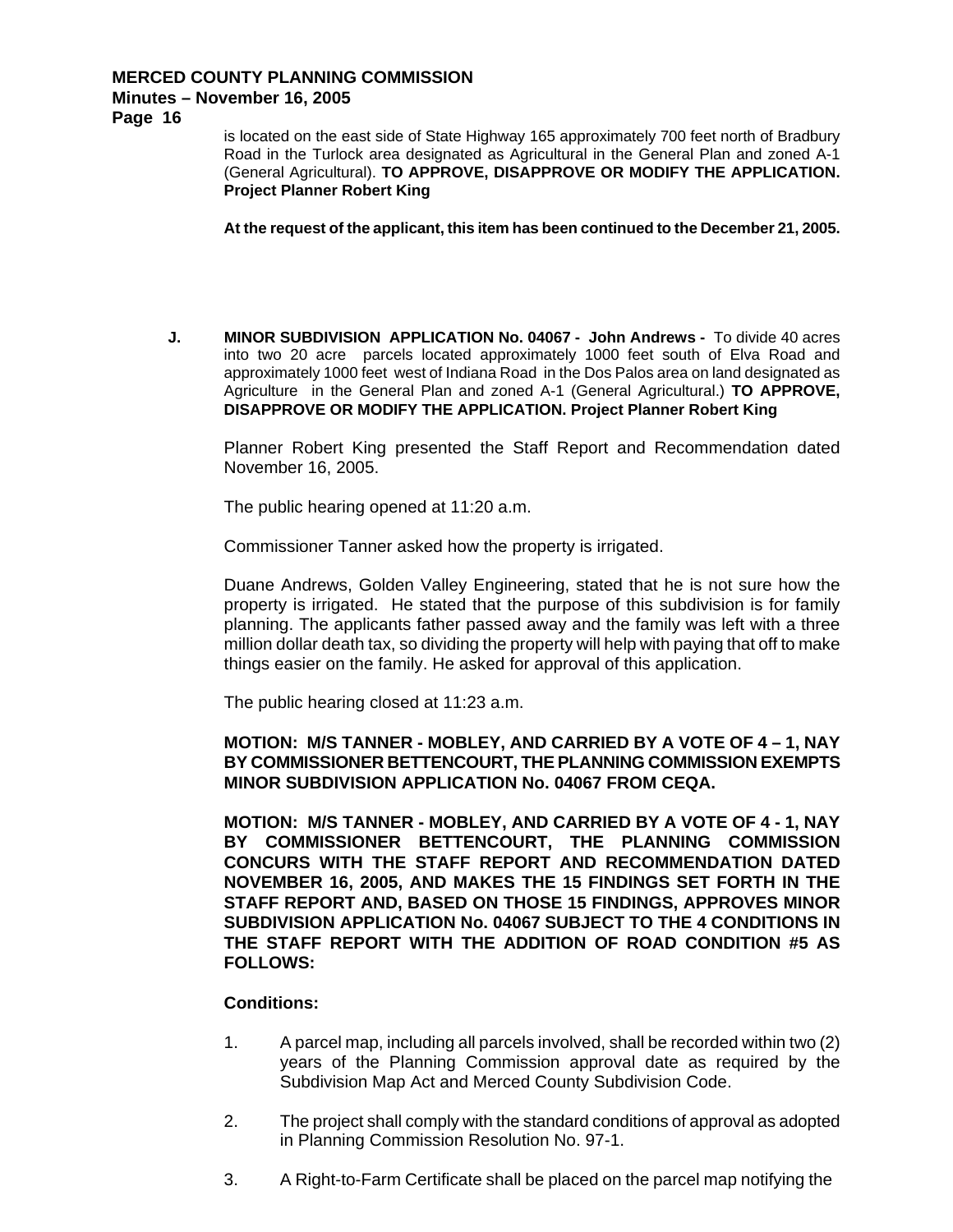**Page 17** 

potential buyers of the resulting parcels that the subject property is in the vicinity of active farming operations and residents may be subject to inconveniences or discomforts resulting from the pursuit of agricultural operation.

- 4. The applicant shall comply with all County, State and Federal regulations.
- 5. The owner shall dedicate to the County of Merced, annotated on the parcel map, a 30 foot width of road right of way along the entire frontage of Esther Avenue measured from the centerline of the existing unaccepted road right of way of Esther Avenue.
- **K. MINOR SUBDIVISION APPLICATION No. 04066 John Andrews** To divide 75 acres into two 20 acre parcels and one 35 acre parcel located northeast of Eucalyptus Road and Indiana Avenue in the Dos Palos area designated as Agriculture in the General Plan and zoned A-1 (General Agricultural.) **TO APPROVE, DISAPPROVE OR MODIFY THE APPLICATION. Project Planner Robert King**

Planner Robert King presented the Staff Report and Recommendation dated November 16, 2005.

The public hearing opened at 11:20 a.m.

Commissioner Tanner asked how the property is irrigated.

Duane Andrews, Golden Valley Engineering, stated that he is not sure how the property is irrigated. He stated that the purpose of this subdivision is for family planning. The applicants father passed away and the family was left with a three million dollar death tax, so dividing the property will help with paying that off to make things easier on the family. He asked for approval of this application.

The public hearing closed at 11:23 a.m.

**MOTION: M/S TANNER - MOBLEY, AND CARRIED BY A VOTE OF 4 – 1, NAY BY COMMISSIONER BETTENCOURT, THE PLANNING COMMISSION EXEMPTS MINOR SUBDIVISION APPLICATION No. 04066 FROM CEQA.** 

**MOTION: M/S TANNER - MOBLEY, AND CARRIED BY A VOTE OF 4 - 1, NAY BY COMMISSIONER BETTENCOURT, THE PLANNING COMMISSION CONCURS WITH THE STAFF REPORT AND RECOMMENDATION DATED NOVEMBER 16, 2005, AND MAKES THE 15 FINDINGS SET FORTH IN THE STAFF REPORT AND, BASED ON THOSE 15 FINDINGS, APPROVES MINOR SUBDIVISION APPLICATION No. 04066 SUBJECT TO THE 4 CONDITIONS IN THE STAFF REPORT WITH THE ADDITION OF ROAD CONDITION #5 AS FOLLOWS:** 

- 1. A parcel map, including all parcels involved, shall be recorded within two (2) years of the Planning Commission approval date as required by the Subdivision Map Act and Merced County Subdivision Code.
- 2. The project shall comply with the standard conditions of approval as adopted in Planning Commission Resolution No. 97-1.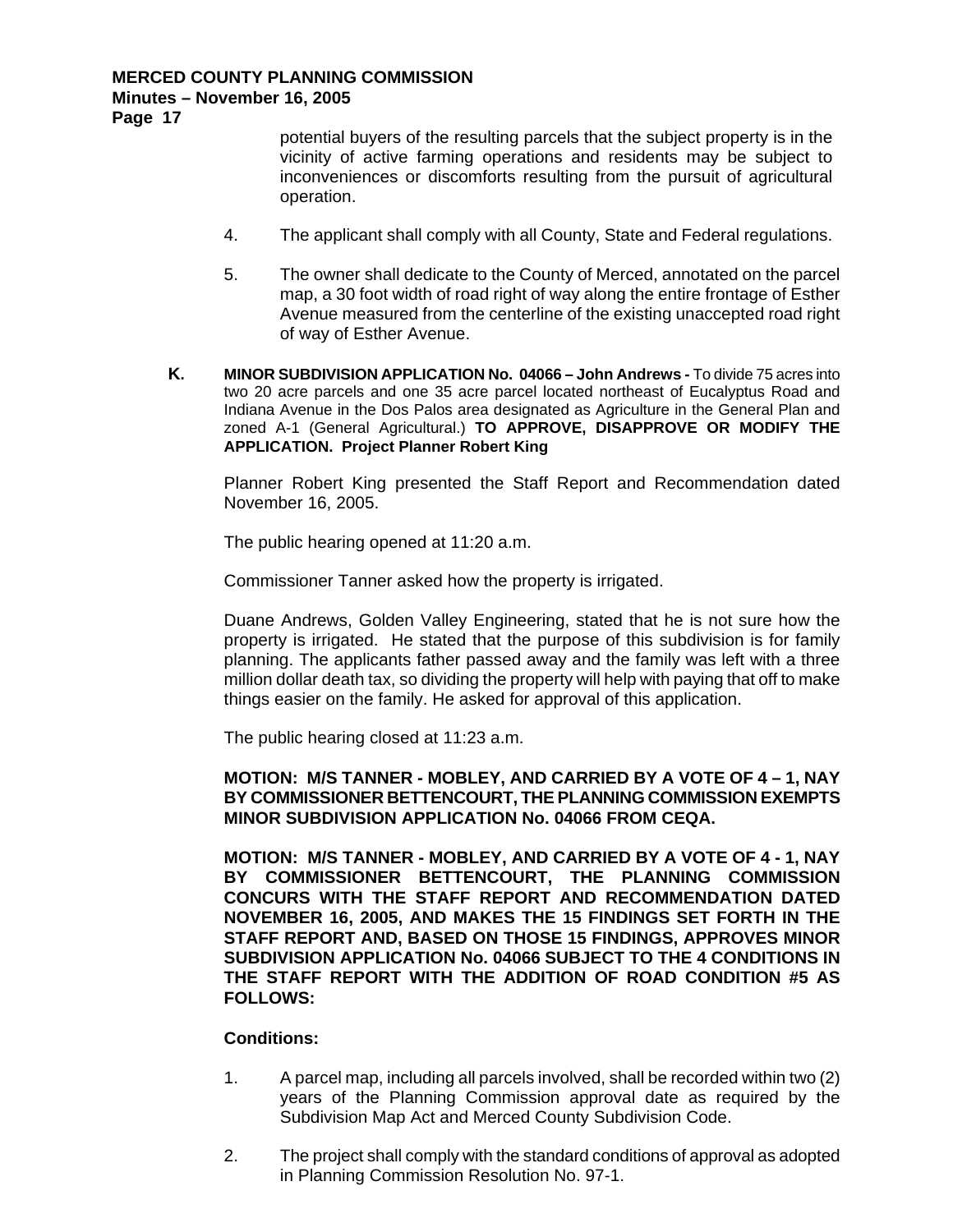- 3. A Right-to-Farm Certificate shall be placed on the parcel map notifying the potential buyers of the resulting parcels that the subject property is in the vicinity of active farming operations and residents may be subject to inconveniences or discomforts resulting from the pursuit of agricultural operation.
- 4. The applicant shall comply with all County, State and Federal regulations.
- 5. The owner shall dedicate to the County of Merced, annotated on the parcel map, a 30 foot width of road right of way along the entire frontage of Esther Avenue measured from the centerline of the existing unaccepted road right of way of Esther Avenue.
- **L. MINOR SUBDIVISION APPLICATION No. 05061 Jack and Leslie Chapman** To divide two parcels into 4 parcels of 20 acres each. The project site is located on the north side of Le Grand Road and 1,350 feet west of Plainsburg Road in the Merced area. The project site is designated Agriculture in the General Plan, and zoned A-1 (General Agricultural). **TO APPROVE, DISAPPROVE OR MODIFY THE APPLICATION. Project Planner Gene Barrera**

Planner Gene Barrera presented the Staff Report and Recommendation dated November 16, 2005.

The public hearing opened at 11:31 a.m.

Larry Bowers, BCA, stated that the purpose for this subdivision is for family planning.

Commissioner Tanner asked if there is only one well for the four parcels.

Jack Chapman, applicant, pointed out on the overhead map where the two wells are. He stated that the property is flood irrigated. He farms almonds and he plans to retire by investing in his farming operations.

The public hearing closed at 11:33 a.m.

#### **MOTION: M/S TANNER - BUENDIA, AND CARRIED BY A VOTE OF 5 - 0, THE PLANNING COMMISSION EXEMPTS MINOR SUBDIVISION APPLICATION No. 05061, FROM CEQA.**

**MOTION: M/S TANNER - BUENDIA, AND CARRIED BY A VOTE OF 5 - 0, THE PLANNING COMMISSION CONCURS WITH THE STAFF REPORT AND RECOMMENDATION DATED NOVEMBER 16, 2005, AND MAKES THE 15 FINDINGS SET FORTH IN THE STAFF REPORT AND, BASED ON THOSE 15 FINDINGS, APPROVES MINOR SUBDIVISION APPLICATION No. 05061 SUBJECT TO THE 5 CONDITIONS SET FORTH IN THE STAFF REPORT AS FOLLOWS:** 

#### **Conditions:**

1. A parcel map, including all parcels involved, shall be recorded within two (2) years of the Planning Commission approval date as required by the Subdivision Map Act and Merced County Subdivision Code.